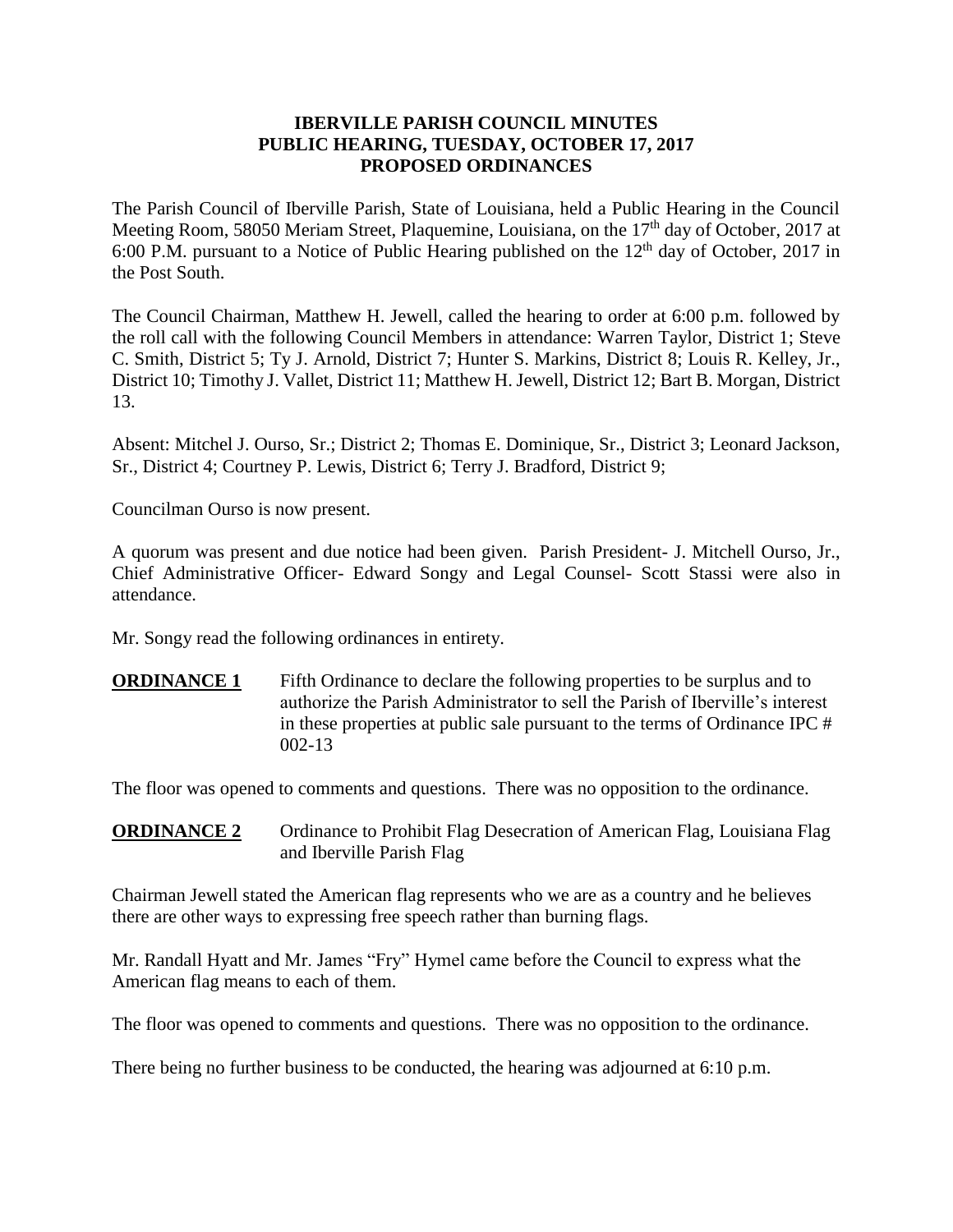# /s/ KIRSHA D. BARKER /s/ MATTHEW H. JEWELL COUNCIL CLERK COUNCIL CHAIRMAN

# **IBERVILLE PARISH COUNCIL MINUTES REGULAR MEETING, TUESDAY, OCTOBER 17, 2017**

 $\overline{\phantom{a}}$  , and the contract of the contract of the contract of the contract of the contract of the contract of the contract of the contract of the contract of the contract of the contract of the contract of the contrac

The Parish Council of Iberville Parish, State of Louisiana, met in Regular Session, in the Council Meeting Room, 2nd Floor, Courthouse Building, 58050 Meriam Street, Plaquemine, Louisiana, on the 17<sup>th</sup> day of October, 2017.

The Council Chairman, Matthew H. Jewell, called the meeting to order at 6:30 p.m. followed by the roll call with the following Council Members in attendance: Warren Taylor, District 1; Mitchel J. Ourso, Sr.; District 2; Leonard Jackson, Sr., District 4;

Steve C. Smith, District 5; Courtney P. Lewis, District 6; Ty J. Arnold, District 7; Hunter S. Markins, District 8; Terry J. Bradford, District 9; Louis R. Kelley, Jr., District 10; Timothy J. Vallet, District 11; Matthew H. Jewell, District 12; Bart B. Morgan, District 13.

Absent: Thomas E. Dominique, Sr., District 3.

Parish President- J. Mitchell Ourso, Jr. and Chief Administrative Officer- Edward Songy were also in attendance.

A quorum was present and due notice had been published in the official journal on the  $12<sup>th</sup>$  day of October, 2017. The Pledge of Allegiance followed.

Council Chairman Jewell called for anyone wanting to make public comments to register with the Clerk. No one registered to speak.

## PRESENTATIONS AND APPEARANCES

- A) Updates from the Legislative Session- Senator Rick Ward, III
	- Senator Ward was unable to attend the meeting.
- B) Proclamation for 2017 Evangeline Queen- Miss Zoe Bertrand
	- Evangeline Queen Zoe Bertrand came before the Council to express her gratitude for the opportunity of being chosen as Evangeline and what this role means to her. She also thanked the Council and the Parish President for this honor.
	- Chairman Jewell read aloud a proclamation, proclaiming the weekend of October 20-22, 2017 as the 49th International Acadian Festival Weekend in Iberville Parish. Chairman Jewell, Vice Chairman Taylor, and Councilman Kelley presented Miss Zoe Bertrand with the framed proclamation.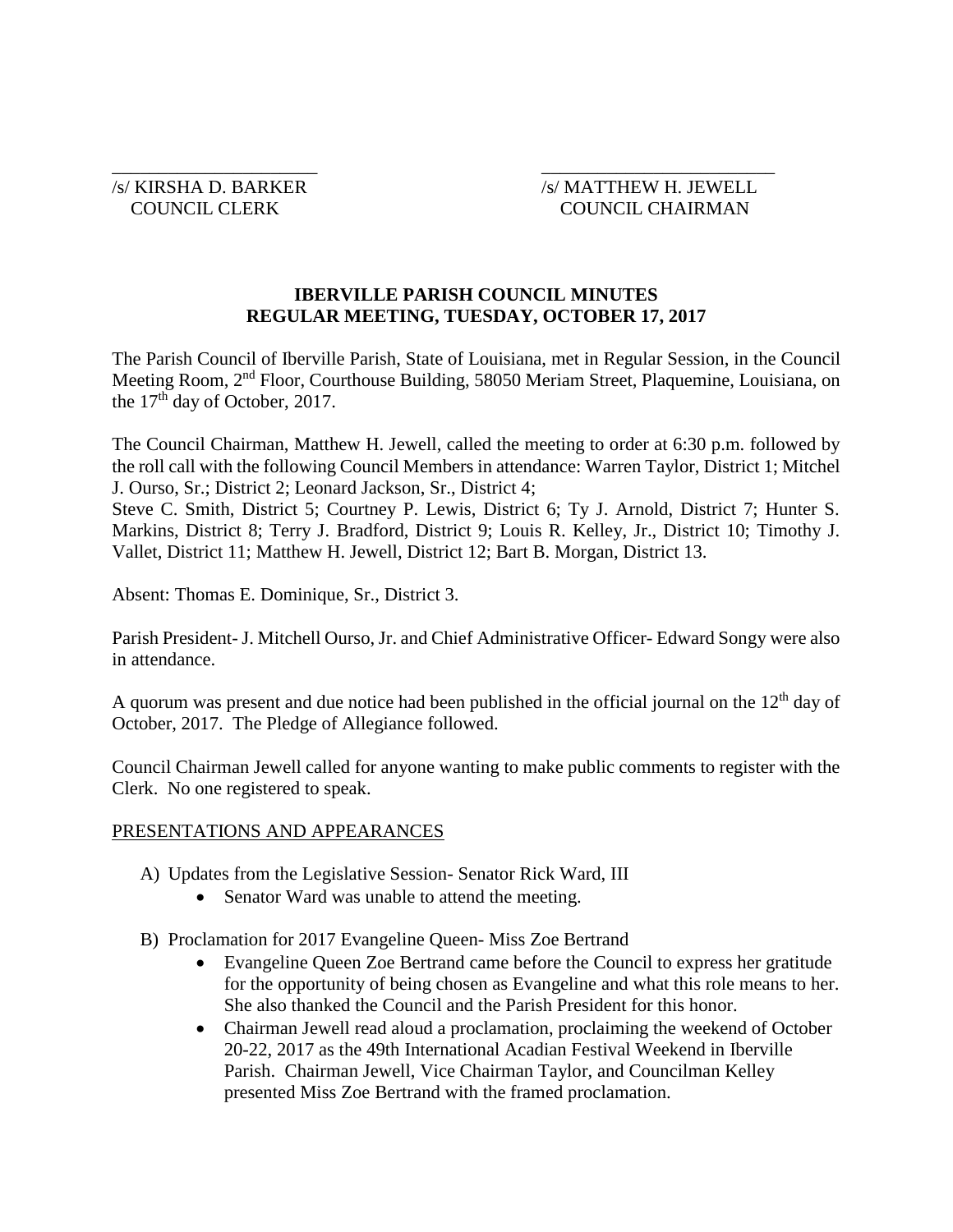- President Ourso presented Miss Zoe Bertrand a frame honoring her as the Honorary Parish President. He also presented her with flowers.
- Pictures were taken for the newspaper.

# APPROVAL OF MINUTES

Upon a motion by Councilman Taylor, and seconded by Councilman Markins, it was moved to wave the reading of the minutes of September 19, 2017 and approve as written. The motion having been duly submitted to a vote was duly adopted by the following yea and nay votes on roll call:

YEAS: Taylor, Ourso, Jackson, Smith, Lewis, Arnold, Markins, Bradford, Kelley, Vallet, Morgan. NAYS: None. ABSTAIN: None. ABSENT: Dominique.

The motion was declared adopted by the Chairman.

## PRESIDENT'S REPORT

President Ourso reported on the following:

- President Ourso asked the local veterans that were present to please stand up and introduce themselves. Everyone gave the veterans a round of applause and thanked them for their service. A picture was taken for the newspaper.
- There is a Special Election on Saturday, November 18, 2017 for the Parish's 5 mil Drainage Tax. This is a very important tax for the Parish that collects about 2.9 million a year for the drainage work done in the Parish.
- President Ourso had a meeting with DOTD regarding erosion near the Parish's roadways. DOTD will use emergency money to try to save Highway 75.
- A packet with pictures were presented to the Council displaying the new signs that were installed near the drains in the St. Louis Subdivision. There were numerous subsurface drainage problems due to concrete trucks illegally discharging and washing out on the roads and going into the subsurface drainage system. An ordinance was adopted to prevent this problem and the signs have been installed. President Ourso stated the signs serve as a deterrent and may be removed in a few years once.
- President Ourso stated he is proud to be an American and supports the proposed ordinance to ban the burning of flags in Iberville Parish.

## CHAMBER OF COMMERCE REPORT

Mr. Hank Grace was not present.

## FINANCIAL REPORT

Mr. Randall Dunn stated financial statements have been sent out. He stated the Budget ordinance is being introduced tonight. A slideshow was presented to the Council showcasing the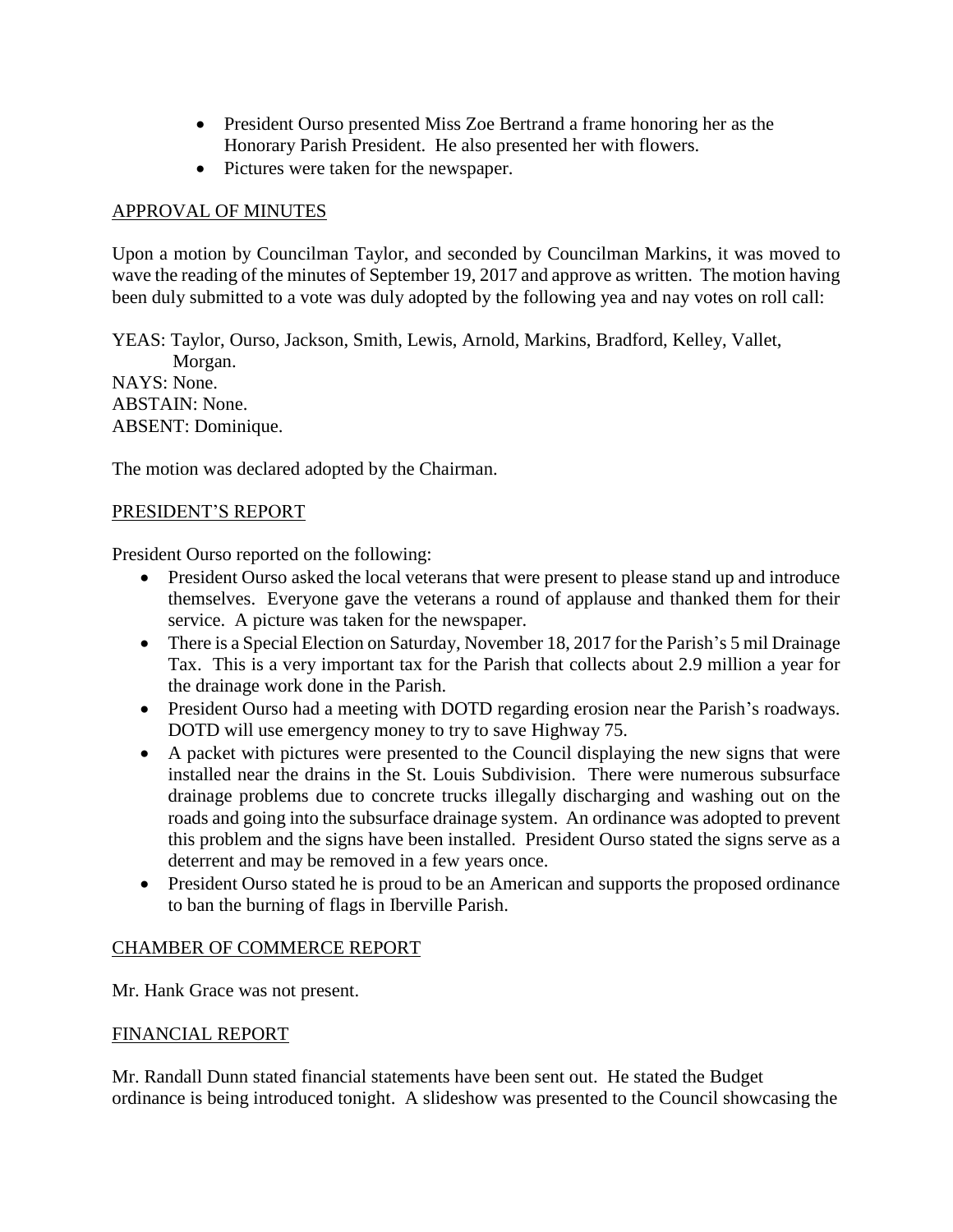Parish's new Iberville Bridge app for mobile devices. The app will allow users to view the Parish's traffic cameras reflecting real time traffic near the ferry's entrances and the Intracoastal.

## OLD BUSINESS

# **ORDINANCE IPC# 016-17**

# **FIFTH ORDINANCE TO DECLARE THE FOLLOWING PROPERTIES TO BE SURPLUS AND TO AUTHORIZE THE PARISH ADMINISTRATOR TO SELL THE PARISH OF IBERVILLE'S INTEREST IN THESE PROPERTIES AT PUBLIC SALE PURSUANT TO THE TERMS OF ORDINANCE # 002-13**

**WHEREAS** the Parish of Iberville has a tax interest in the properties described below which have been adjudicated for non-payment of property taxes.

**WHEREAS** the properties described below are not needed for public purposes and should be declared surplus and sold at public sale and/or full ownership acquired by the Iberville Parish Council pursuant to the terms of Ordinance #002-13 and the Iberville Parish Adjudicated Properties Program administered by the Parish Administrator.

**WHEREAS** the following properties have been adjudicated to the Iberville Parish Council for non-payment of taxes and remain in tax adjudicated status:

| <b>Tax Debtor</b>                           | <b>Address</b>          | <b>Brief Legal Description</b>                                                                                                                                    | <b>Parcel ID</b> |
|---------------------------------------------|-------------------------|-------------------------------------------------------------------------------------------------------------------------------------------------------------------|------------------|
| American Fidelity, Inc.                     | 58663 Allen St.         | LOT 13 SQ. 5, DUPONTS ANNEX, FR<br>ALLEN AVE., SEC. 15, T9SR12E.                                                                                                  | 0210154935       |
| Anderson, Geryca R &<br>Tyler J Lewis       |                         | W/3 LOT 36 PLAN DSY'VILLE 62 1/2'<br>X 77' FRT ON JULIA ST W BY DORSEY<br>ST E BY REM PORT OF 36 REAR BY<br>LOT 34 T10SR13E, SEC. 21                              | 0100059845       |
| Anderson, Katie Price                       | 57800<br>Government St. | LOT A RESUB LOT 20 & 26 OF LOT 5<br>GAY UNION SUB SEC 11 T9SR12E<br>$\frac{1}{2}$ CB 161 E 547, 524                                                               | 0610708400       |
| Andre's Hardwear &<br><b>Bulding Supply</b> | 77575 Landry<br>St.     | LOTS 1 & 8 SQ. A PLAN HOOPER 50'<br>X 100' EA ///CB 457 E 244                                                                                                     | 0911063240       |
| Arnold, Therman &<br>Lydia                  |                         | LOT FR FRONT ST, E NELSON, N<br>POLIZZOTO, W DODIER. 50'X127'<br>SEC.15, T9SR12E                                                                                  | 0210156420       |
| Aro, Sharon                                 | 58831 Annex St          | LOT 4 PLAN WILLIAMSON ANNEX ST.<br>SW PLYMOUTH ROCK CHURCH<br>50'X167.90' LOT 3 SUB 1.94 AC TR<br>INTO LOTS 1-9, SEC 15 T9SR12E FR.<br><b>ANNEX ST. 50X172.92</b> | 0210156500       |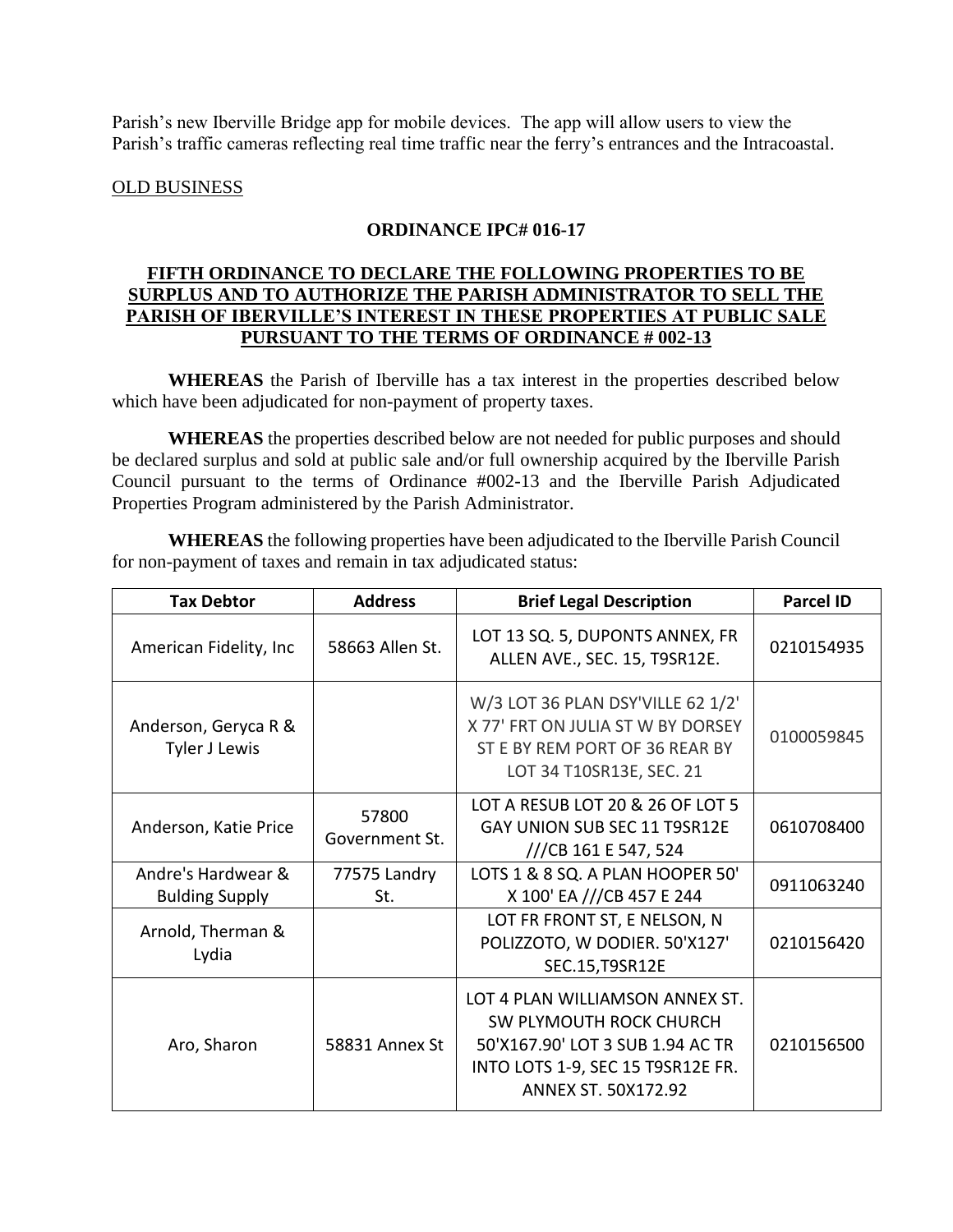| Aro, Sharon A.                   |                                 | LOT 76 GREEN ACRES II SUB, FRT<br>JADE DR. 80'X146.61X146.81X80                                                                                             | 0600716901 |
|----------------------------------|---------------------------------|-------------------------------------------------------------------------------------------------------------------------------------------------------------|------------|
| Askins, Elijah Sr.               |                                 | PORTION LOT 55 PLAN DICKINSON<br>SY'VILLE FR<br><b>6TH ST N BUTLER S</b><br><b>GAY ST REAR HONORE.</b>                                                      | 0200320000 |
| Baker, Henry                     | 58240 Barrow<br>St.             | LOTS 1 & 2 PLAN SUB OF LOTS 15 &<br>16 PLAN PECAN PLTN. ///CB 560 E<br>315                                                                                  | 8201352207 |
| Batieste, Joseph                 | 5655 Monroe<br>Ln.              | LOT CANNONBURG, FR LANE,<br>TOWARDS RIVER D. WASHINGTON,<br>TOWARDS WOODS B.<br><b>WASHINGTON, R CANNONBURG</b><br>PLTN., SEC. 7, T10SR14E. 60' FR          | 0100061700 |
| Batiste, Dororhy Ennis           | 58405 Capt TT.<br><b>Harris</b> | PART LOTS 5 & 6 SQ. 1 DUPONT<br>ANNEX, FRT. OSAGE ST. E<br>DELACROIX RD. S REM LOT 5, W<br>REM LOT 6 & PART LOT 5. 30'X109'<br>SEC15T9SR12E ///CB 479 E 133 | 0210160650 |
| Bennett, Alex                    | 58110 Nichols St                | LOT BEING PRT. LOT 11 HMSTD<br>PLTN, E MITCHELL, S SHORT. 50' X<br>100'                                                                                     | 0600719600 |
| Blanchard, Elizabeth &<br>Others |                                 | 1/2 INT. LOT MARTINEZ SUB, FR<br><b>FRANK ST TOWARD RIVER CANAL</b><br>STRETCH, TOWARD R.R. COLEMAN,<br><b>UPPER SIDE WILSON</b>                            | 0200324800 |
| Booker, Albert                   |                                 | LOT 13 SQ B BARROW & BARROW<br>ADD, FR FIRST ///CB 179 E 354                                                                                                | 0911079600 |
| Bosset, Charles A. Jr.           |                                 | LOT FR PUB RD, E EST WILBERT, N<br>GASCON, S EST WILBERT.<br>204X192X238                                                                                    | 0600720800 |
| Brown, Abe Estate                |                                 | LOT ABV. BOUDREAUX, FRM. BEL.<br>LEBLANC./// CB 184 E 489                                                                                                   | 0510637500 |
| Brown, Ethelyn                   | 58425 Hiriart St.               | LOT IN HIRAIRT QUARTER FR<br>HIRAIRT ST, W A LANE, E HARRIS ET<br>AL S MICHEL, ET AL. SEC 14 T9SR12E<br>34'X63' ///CB 514 E 18                              | 0300469730 |
| Brown, Fabiola                   | 1530 Jake Ln.                   | LOT JAKE FR FISHER LANE ABV.<br>PARKS, BEL JOHNSON. LOT FR<br>FISHER LANE, N BRILTON, PORTER,<br>SEC. 21, T9SR1E.                                           | 0410541400 |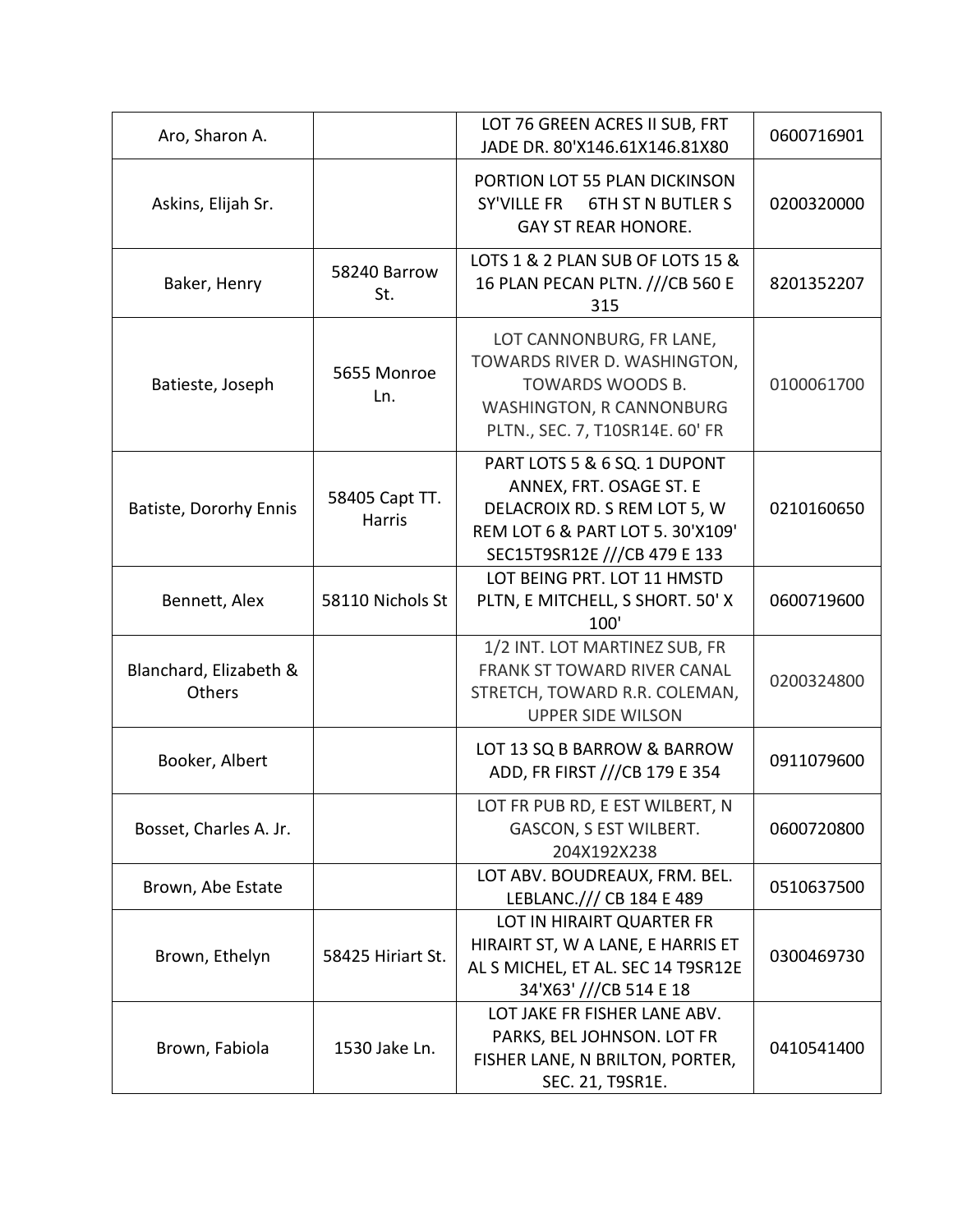| Brown, Fabiola                  |                          | W 23' LOT 1 SEC D CARDINAL SUB FR<br>OR N ANNEX AVE. SEC. 15, T9SR12E                              | 8211349519  |
|---------------------------------|--------------------------|----------------------------------------------------------------------------------------------------|-------------|
| Brown, Fabiola                  |                          | LOT 33 JUMONVILLE ANNEX SEC. 15,<br><b>T9SR12E</b>                                                 | 8211349589  |
| Brown, Sylvester J.             | 32345 Bowie St           | LOT FR BOWIE ST BEING NORTH PT<br>LOT 9&10 SQ F BND N BY LOT 7&8, S<br>BY PORT LOTS 9&10. 52'X120' | 0110033450A |
| Buchanan, Herman                | Meriam St.               | LOT FR MERIAM ST, E CRESCIONNE<br>FRM, W RICHARD, S PALERMO, SEC.<br>14, T9SR12E. 31.5' X 76.6'    | 0300470400  |
| Buckner, Est, Patience          | 58546 W W<br>Harleaux    | PRT LOT 109 SQ 11, E GRACE, N<br>HEBERT FRM. 36'X137 1/2' SEC.<br>14, T9SR12E                      | 0300470500  |
| Butler, Nora Lee                | 58885 Capt. TT<br>Harris | N PT LOTS 20 & 21 SQ. 8 WILBERTS<br>ADD. FR WILBERT AVE., SEC. 15,<br>T9SR12E. ///CB 207 E 81      | 0210174100  |
| Camp, Charles Est.              | Pointe Clair Rd.         | TR PT. CLAIR, N NEAL FRM, E LANE,<br>W & S ROBINSON. 100'X120'                                     | 0510638300  |
| Carter, Harriet Estate          |                          | LOT SY'VILLE E WHITE W MARTINEZ.<br>///CB 549 E 113                                                | 0200337405  |
| Celestine, Clarence             | Francise St.             | LOT 18 SQ K PLAN DICKINSON<br>58'X33' SEC. 18, T10SR13E                                            | 0110008900  |
| Cheek, Jannatt & James<br>D.    | 1715 St. Francis<br>LN.  | LOT 29 OF IBERVILLE PLACE SUB.,<br>SEC. 22, T9SR1E. ///CB 537 E 125                                | 0410561010  |
| Clement, William                |                          | LOTS 2 & 3 SQ 12, N OSAGE ST, &<br><b>GRAVEYARD. CHURCH</b>                                        | 8211348500  |
| Coleman, Genvieve J &<br>Others |                          | ACRES - 5.00 LOT S BAYOU PLAQ, N<br>JOHNSON, E PETERSON W<br>KLEINPETER 5 ARPS SEC67T9SR12E        | 0600727125  |
| Collins, Mary                   |                          | PART LOT 16 & W/2 LOT 14 PLAN<br>GOURRIER, SEC. 15, T9SR12E.                                       | 0210182050  |
| Cooper, Celeste                 | 57720 Desobry<br>St.     | PT. LOT 15 PLAN DESOBRY BEING<br>LOT 10, FORT SEC. 15, T9SR12E                                     | 0210183200  |
| Craig, Nick Jr.                 |                          | TR 120' X 50' RIVERSIDE EMILE, R,N<br>& E EMILE. TR R WILLIAMS, FR LANE<br>120X50 ///CB 55 E 154   | 0510640150  |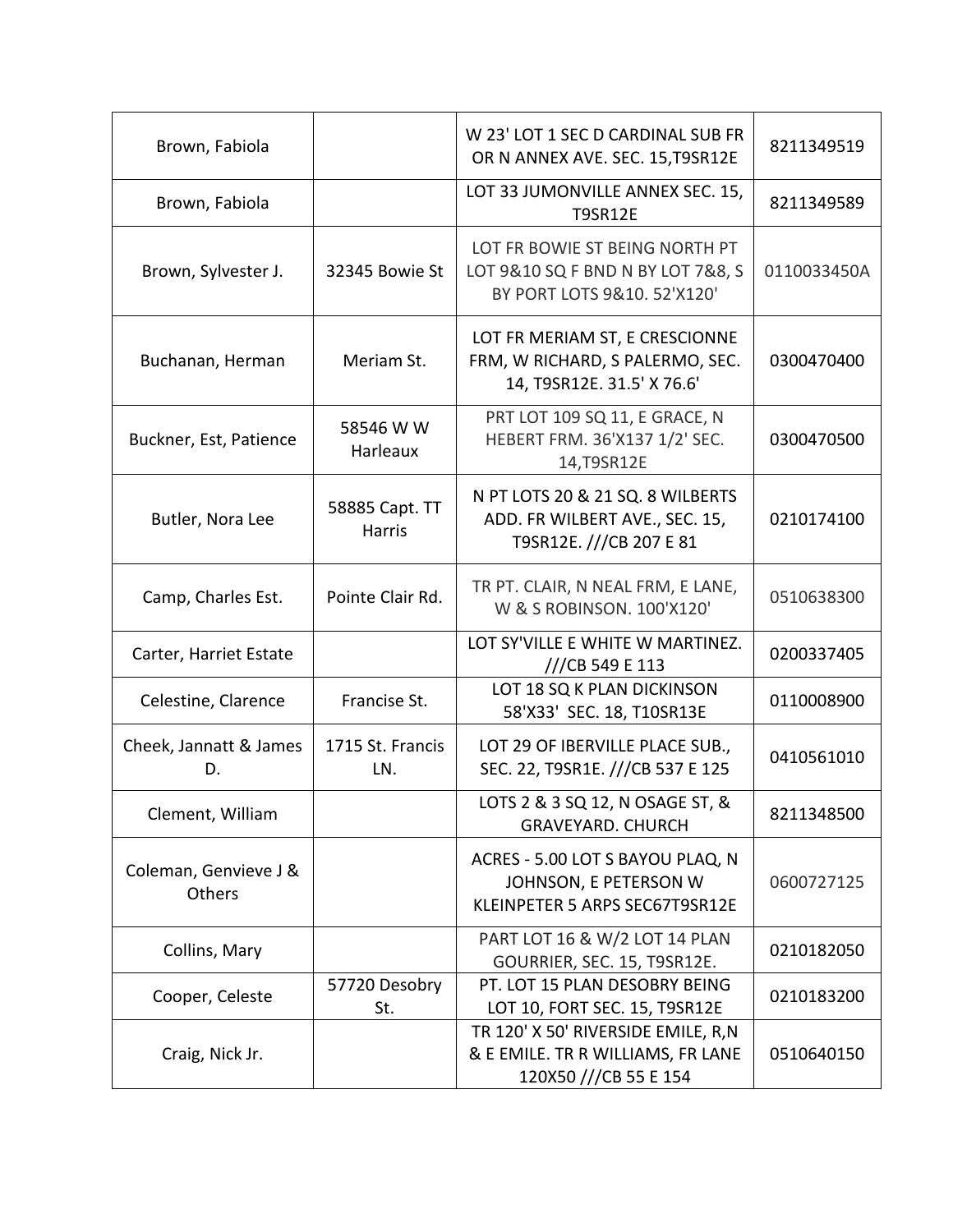| Daley, Donnie Ray &<br>Nita Kay     |                       | LOT N BAPT. HOSPITAL, FR LEVEE,<br>S CASTANIA, R VENDOR.                                                                            | 0800953220 |
|-------------------------------------|-----------------------|-------------------------------------------------------------------------------------------------------------------------------------|------------|
| Davis, Hall                         | 58788 Allen St.       | LOT 27 SQ. 6 DUPONT ANNEX SEC.<br>15, T9SR12E. ///CB 176 E 436                                                                      | 0210187750 |
| Delahaye, Tommy                     | 58776 Allen St.       | LOT 16 SQ. 7 DUPONT ANNEX SEC.<br>15, T9SR12E. ///CB 434 E 107                                                                      | 0210189230 |
| Dixon, Stella                       |                       | LOT FR N ISLAND CUT OFF RD E<br>LODGE S RHODES W 6' ALLEY RD &<br>WILLIAMS.90'X185'(LESS PT SOLD)                                   | 0510641375 |
| Dominique, Jessel &<br><b>Tracy</b> |                       | LOT 45 68 TOWN LOTS SONAT FR.<br>LEONA AVE TOWARDS RIVER LOT<br>46, OPP 44, 6 REAR LOT 56 60'3<br><b>SEC. 18</b>                    | 0110013170 |
| Edwards, Thomas &<br>Others         |                       | LOT B PORT LOT 15 HMSTD. PLTN.<br>SUB. SEC. 11 T9SR12E 1.62 AC.                                                                     | 0600734575 |
| Fields, Debora                      | 5410 Morris St.       | W 100' LOT 11 FREETOWN, E REM.<br>PORT LOT 11 N LOT 12, S LOUIS<br>CARVILLE, W EST. JOHN HALL. 52.5'<br>X 100'                      | 0510641797 |
| Gordon, Kenneth                     | 23944 Levy St.        | LOT 12 PLAN ALBERT L GRACE SUB<br>FR CLEMENT ST., SEC. 15, T9SR12E.<br>34' X 124' ///CB 568 E 155                                   | 0210179169 |
| Hearns, Norman Jr.                  |                       | LOTS 12 SQ M PLAN BELLEVIEW. SEC<br>18 T9SR12E (LESS LOT 13 SOLD)                                                                   | 0200322000 |
| Houston, Rachel B                   | 23959<br>Harmason St. | LOT 8 SQ A PLAN CARDINAL &<br>PANEPINTO SEC.15, T9SR12E ///CB<br>83 E 76                                                            | 0210225700 |
| Jackson, Lillian                    |                       | PORT OF LOT 11 & 12, PLAN HMSTD<br>PLTN.                                                                                            | 0600746200 |
| James, Kathleen &<br>Ernest Lee J   |                       | LOT IN VILLAGE OF<br>CARVILLE(FREETOWN) N SCOTT, S<br>LODGE, E AUGUSTIN, W CRAIG, SR<br>SEC.83, T9SR1E 138' X 84'                   | 0510647410 |
| Jarvis, Lawrence                    |                       | LOT 29 & 30 SQ. K PLAN DICKERSON,<br>S HWY., LOTS 16, & 17, 47 ACRE<br>LOTS F RT. CYPRESS AVE. (NOW<br><b>BOWIE) (LESS PT SOLD)</b> | 0110026865 |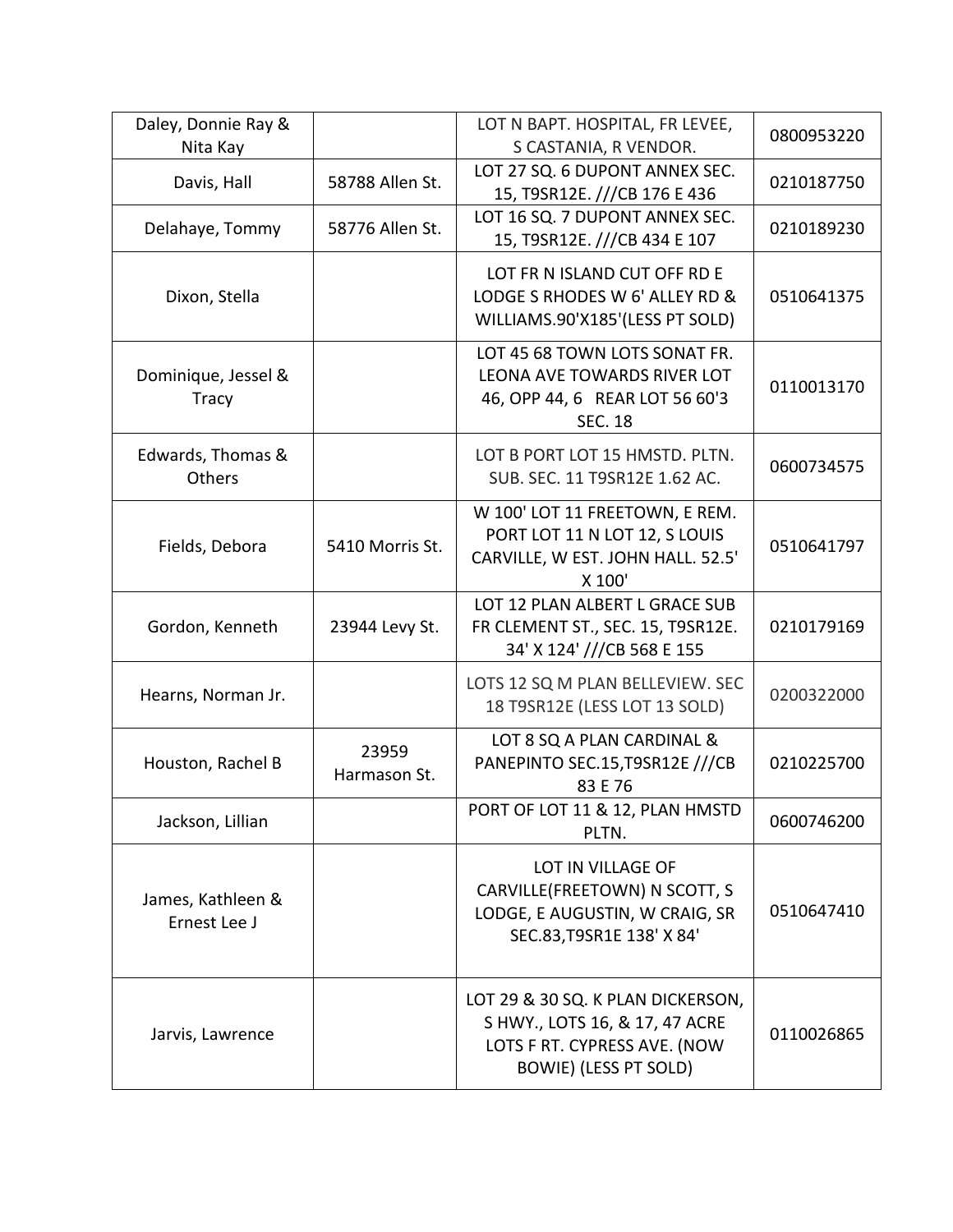| Jason, Gene Autry Jr.               |                     | LOT 165 RIDGEWOOD SUB PART VIII<br>FRT. HOLLY ST. 103.71 X 148.70                                                                                          | 0911084350 |
|-------------------------------------|---------------------|------------------------------------------------------------------------------------------------------------------------------------------------------------|------------|
| Jefferson, John                     | 52710 Kado Rd.      | LOT FR ON RD. 20' IN WIDTH BY<br>DEPTH TO LEVERT WOOD SIDE<br>STRONG OPP JONES (105')                                                                      | 0200377650 |
| Jefferson, Louise W.                | 24135 Berra St      | LOT FR BERA LANE N ASKINS E<br>LEVEE. LOT FR BERA LANE N<br>SCHWING S ASKINS REAR LEVEE.<br>SEC.15, T9SR12E ///CB 53                                       | 8211349544 |
| Johnson, Randall                    | Morris St.          | LOT 24 FREETOWN SEC. 83, T9SR1E<br>(52 1/2' X 183')                                                                                                        | 0510638025 |
| Johnson, WC                         |                     | LOT IN VILLAGE OF MARING., BND. N<br>STROTHERS, S & E BY GREEN, W BY<br>BAYOU MARINGOUIN (53' X 100')                                                      | 0911079150 |
| Jones, Lenton                       | 58205 Gay St.       | LOT SY'VILLE, BEING W PART LOT<br>108, (LOT 107) FR GAY ST. (BEING<br>LOT B)                                                                               | 0200381700 |
| Jordan, Herman K.                   |                     | LOT IN TATEVILLE. LOT IN TATEVILLE,<br>FR EST. BROWN.<br>SEC.79, T10SR12E ///CB 528 E 175                                                                  | 0100102140 |
| Jordan, Lawrence &<br><b>Brenda</b> | 22559 O'Neal<br>Rd. | LOT J HMSTD SUB, FR CHURCH ST.<br>50'X180' ///CB 541 E 107                                                                                                 | 0600749610 |
| Kemp, Rona Young Et Al              |                     | LOT SY'VILLE FR BARROW ST E<br>WHITE. 50'X141'                                                                                                             | 0200449220 |
| Lanieu, Benuiel                     |                     | LOT IN VILLAGE OF CARVILLE MEAS.<br>100' FRT BY A DEPTH OF 25', BD FRT<br>BY VENDEE, N & S BY VENDOR & E<br>BY A 25' R/W RETAINED BY VENDOR.<br>100' X 25' | 0510656602 |
| Lathan, Thelma<br>Wheeler           |                     | LOT 5 SQ. F BARROW & BARROW<br>SUB., FRT. SECOND ST. 50' X 100'<br>///CB 453 E 115                                                                         | 0911066550 |
| Lee, Latasha                        | Ella Rd.            | W PT 6 PLAN BARBAY ELLA PLTN<br>(LESS LOT) SEC 46 T9SR12E 75'X210'                                                                                         | 0200412700 |
| Legarde, Willard &<br>Others        | W W Harleaux        | LOT 51 KINGS PLACE SUB FR HAASE<br>ST S KINGS SUB E LOT 52 W LOT 50.<br><b>SEC. 15 T9SR12E</b>                                                             | 0210242700 |
| Lewis, Alfred & Cheryl              | 24131 Dunn St.      | LOT 3 PLAN EST. COLE IN FORT<br>SEC.15, T9SR12E ///CB 520 E 23                                                                                             | 0210243559 |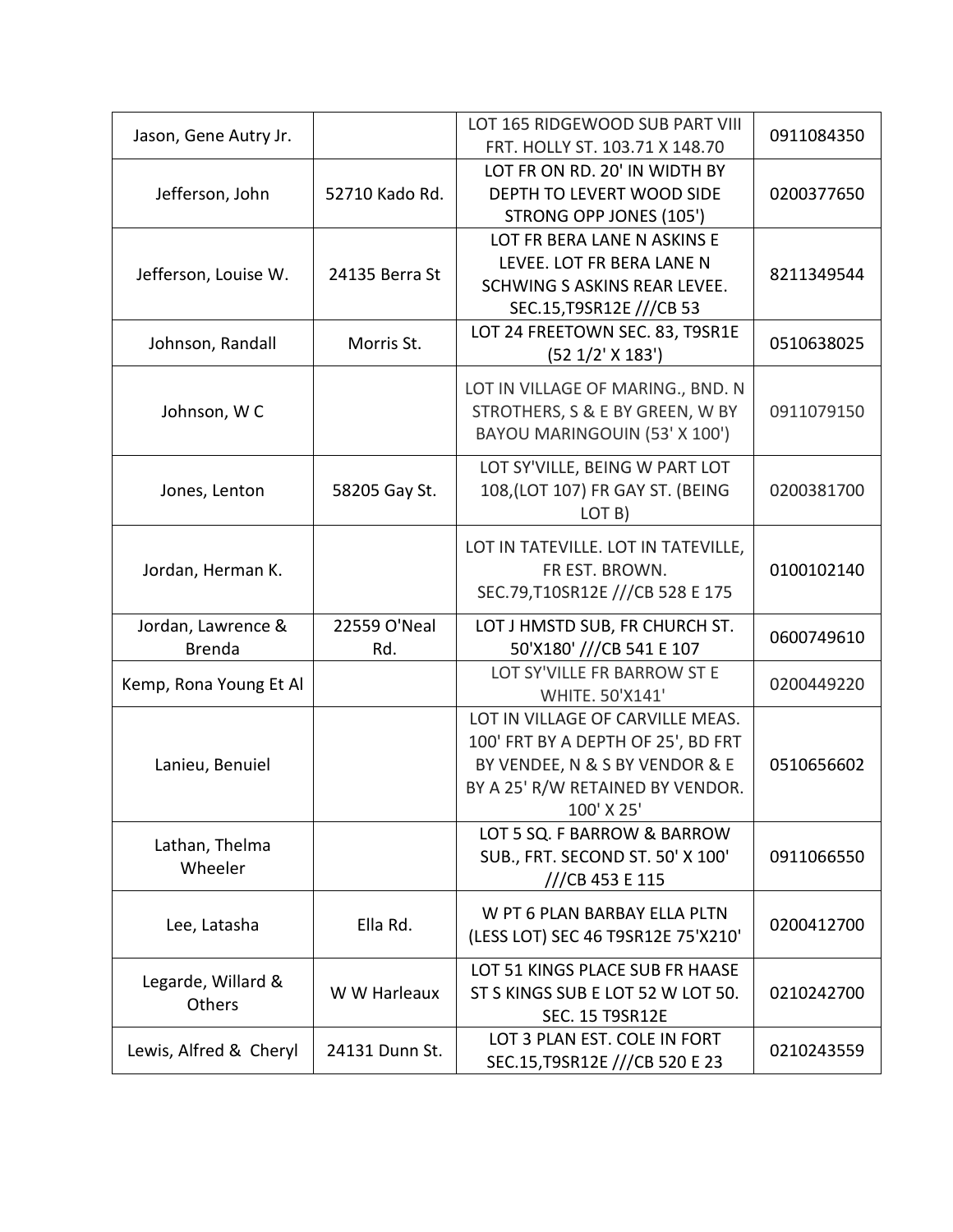| Little Rock Baptist<br>Church of Plaquemine<br><b>LLC</b> | 58935 W W<br>Harleaux    | LOT 66 KINGS PLACE SUB OF SURVEY<br>& SUBDIVISION OF AN UNNAMED<br>LOT INTO LOTS 65, 66, & 67 | 0210193362C |
|-----------------------------------------------------------|--------------------------|-----------------------------------------------------------------------------------------------|-------------|
| Lodge, Cash                                               |                          | LOT 65' X 185' N S & E RHODES, W<br><b>SMITH</b>                                              | 0510650400  |
| Martin, Edward &<br>Sammie                                | Fort St.                 | LOT FR. FORT ST. W ALLEY E<br><b>DUPONT ///CB 529 E 180</b>                                   | 8211349534  |
| Matthews, Lynell Jr. &<br>Latrisa Franklin                |                          | LOT 17 IBERVILLE PLACE SUB IN SEC<br><b>22 T9SR1E</b>                                         | 0410556313F |
| Mazone, William J.                                        |                          | LOT 39 S AUGUSTA FR MAPLE ST<br>//CB 260 E 33                                                 | 0720825400  |
| McClay, James W.                                          | 59355 Bayou<br>Rd.       | LOT FR BAYOU RD, E HERNANDEZ, W<br>LEVY, S BONURA. 60' X 100' ///CB<br>568 E 201              | 0800991751  |
| McGarner, Robert J &<br>Others                            | 58669 Allen St.          | LOT 20 SQ 7 DUPONT ADD. SEC. 15,<br><b>T9SR12E</b>                                            | 0210250295  |
| Miles, Ruthier                                            | 58102 Ozone<br>Ln.       | SW/4 LOT 14 HOMESTEAD SUB W<br>OF T & P R.R. (132.4'X59.4')                                   | 0600738250  |
| Moore, Alex & Others                                      | 62220 Second St          | LOT SQ. B, BRUCEVILLE. LOT 7 SQ. B<br>CRESCENT SEC. 90 T9SR12E ///CB 56<br>E 166              | 0800996250  |
| Moore, Joannah                                            | Allen St.                | LOT 6 & E/2 LOT 7 SQ. 9 DUPONT<br>ANNEX. SEC. 15, T9SR12E ///CB 83 E<br>442                   | 0210256200  |
| Morris, Joanne T.                                         |                          | LOTS 21B & 21C OF RESUB OF LOT<br>21 INTO LOTS 21A, 21B & 21C<br>SEC103T1SR1E                 | 0510660500B |
| Mosby, Alexandra                                          | 58625 Capt T T<br>Harris | LOT 6 SQ. 4 DUPONT ADDN, IRION<br>PLTN, FRT. WILBERT AVE. 35' X 100'<br>SEC. 15, T9SR12E      | 0210256680  |
| <b>Nationstar Mortgage</b>                                | 32760 Bowie St.          | LOT 62 PLAN 67 TOWN LOTS, FRT.<br>CYPRESS AVE. (BOWIE), SEC. 18,<br>T10SR13E.                 | 0110035120  |
| Nelson, Cleveland                                         |                          | LOT 17 IBERVILLE PLACE SUB IN SEC<br>22 T9SR1E.///CB564 E 104                                 | 0410556313F |
| O'Bear, Allen Rev. Sr.                                    |                          | LOT 6 OF LOT 11 HMSTD SUB. ///CB<br>243 E 61                                                  | 0600760500  |
| Osborne, Milton Jr                                        | 25185 FolsE St           | LOTS 7 & 8 SQ D OF BRUCE'S ADD,<br>FR KEARNEY ST., SEC. 90 T9SR12E                            | 8801376530  |
| Overstreet, Joseph &<br>Pauline                           |                          | PT S/2 LOT 19 PLAN BECK & MAHIER<br>SEC 46 T9SR12E                                            | 0810921400  |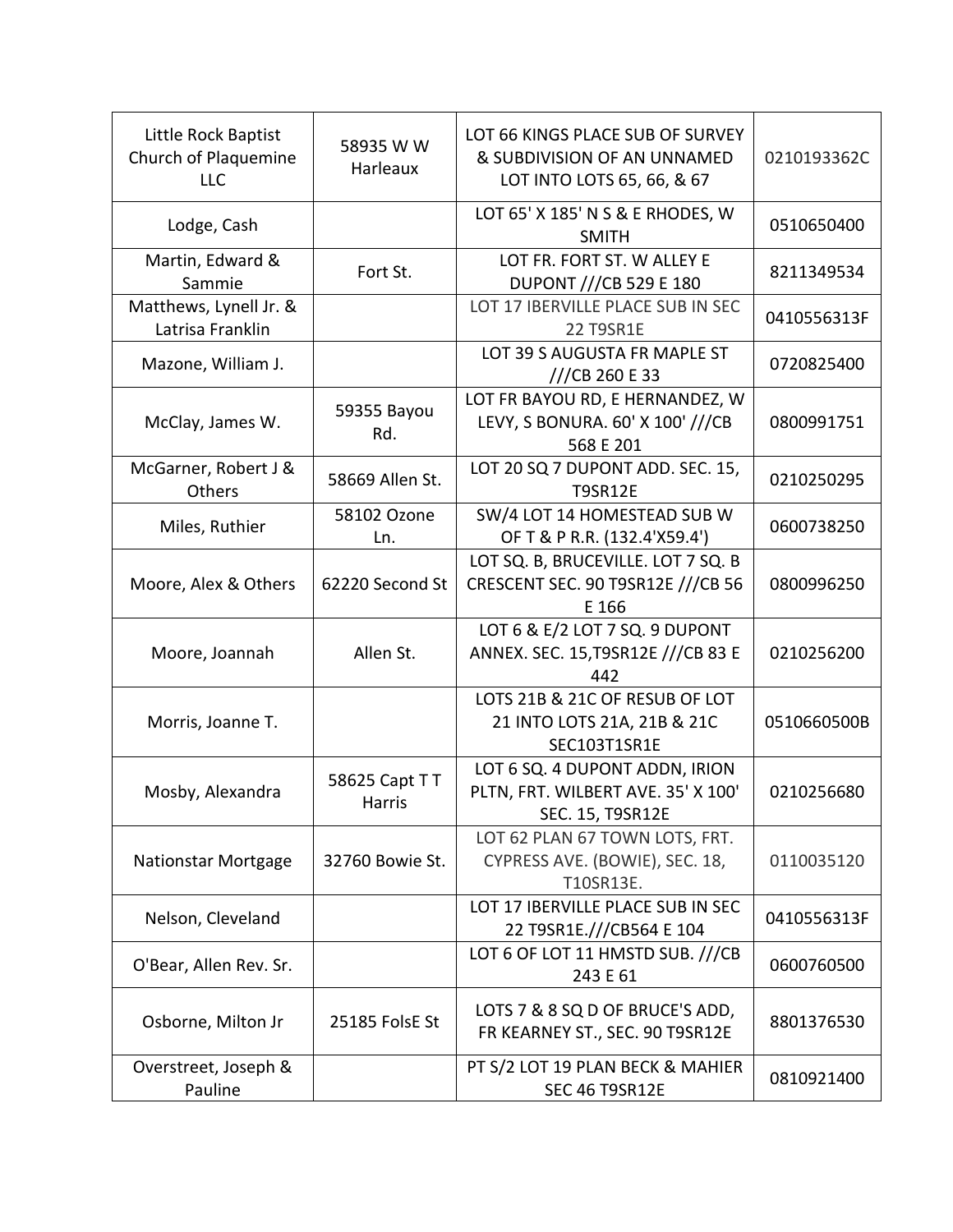| Pelichet, Floyd L.              |                          | LOT 1-C-1 OF SURVEY OF RESUB OF<br>LEE HAWKINS PROP IN SEC 82,<br>T7SR10E. OUT OF LOT 1-A 0.458 AC<br>///CB 503 E 124                                              | 0700856126  |
|---------------------------------|--------------------------|--------------------------------------------------------------------------------------------------------------------------------------------------------------------|-------------|
| Poche, Alex Jr                  | 5390 Morris St.          | AOT FR FREETOWN LANE, R HALL, N<br>POCHE, S VENDOR. 52' X 185' SEC.<br>83 T9SR1E LOT FREETOWN FRT OR E<br>FREETOWN LANE, W HALL N<br>JOHNSON, S POCHE 52 1/2 X 185 | 0510654300  |
| Polyone Corp.                   |                          | TR C BEING PORTION MAYFLOWER<br>PLTN, FR CUT OFF RD, E MCCULLUM,<br>S IBERVILLE LAND & CATTLE CO.<br>W QUARTERS RD. 69.5'X 79' (LESS &<br><b>EXCEPT SOLD)</b>      | 0060037800  |
| Porter, Emily                   | Jackson Ave.             | LOT 13 SQ 3 DUPONTS ANNEX FRT<br>JACKSON AVE. 30' X 103'                                                                                                           | 0210176825  |
| Pugh, Lawrence & Celie          |                          | LOT 10, SEC. 89, T9SR12E, BD N BY<br>LOT 11 S BY LOT 9 E BY PUGH LANE,<br>W BY BROWN & WOOFOLK .30 ACRE                                                            | 0801002190  |
| Redditt, Vilmore                | 6170 Hwy. 74             | TR E-4 SUB. ST. GABRIEL PLTN. SUB.<br>SEC29T9SR1E .34 AC                                                                                                           | 0410584890  |
| Redditt, Vilmore                | 5570 Morris St.          | LOT FREETOWN FR FREETOWN LANE<br>W JACKSON, E VALENTINE N LANE S<br>FREETOWN LANE 78'X144'                                                                         | 0510655900  |
| Redditt, Vilmore &<br>Roberta W | 4805 Hwy. 75             | LOT N WOODLEY, W ISLAND CUT<br>OFF RD, E THOMAS, S THOMAS<br>BEING LOT 14. (143'X152')                                                                             | 0510655905  |
| Riley, Joseph Jr & Lou          | 32460<br>Chairamonte St. | S PART LOT 2 FRT RESERVATION ST.<br>30'X110'                                                                                                                       | 0110041430  |
| Robertson, Albert<br>Estate     |                          | 4/5 LOT 8 PROGRESS 2                                                                                                                                               | 0600766980  |
| Royal, Frederick                | Smith Alley              | LOT FR DUPONT'S LANE, E HUBBS, W<br>NEUBIG, S CHURCH PROP., SEC 14<br>T9SR12E, 46X75                                                                               | 0300517275  |
| Salvador-Eugenio, Celsa         |                          | LOTS 26 & 27 IBERVILLE PLACE SUB,<br>IN SEC 22, T9SR1E. LOT 27 MEAS.<br>75'X 145.65'X79.81X173.15                                                                  | 0410556314A |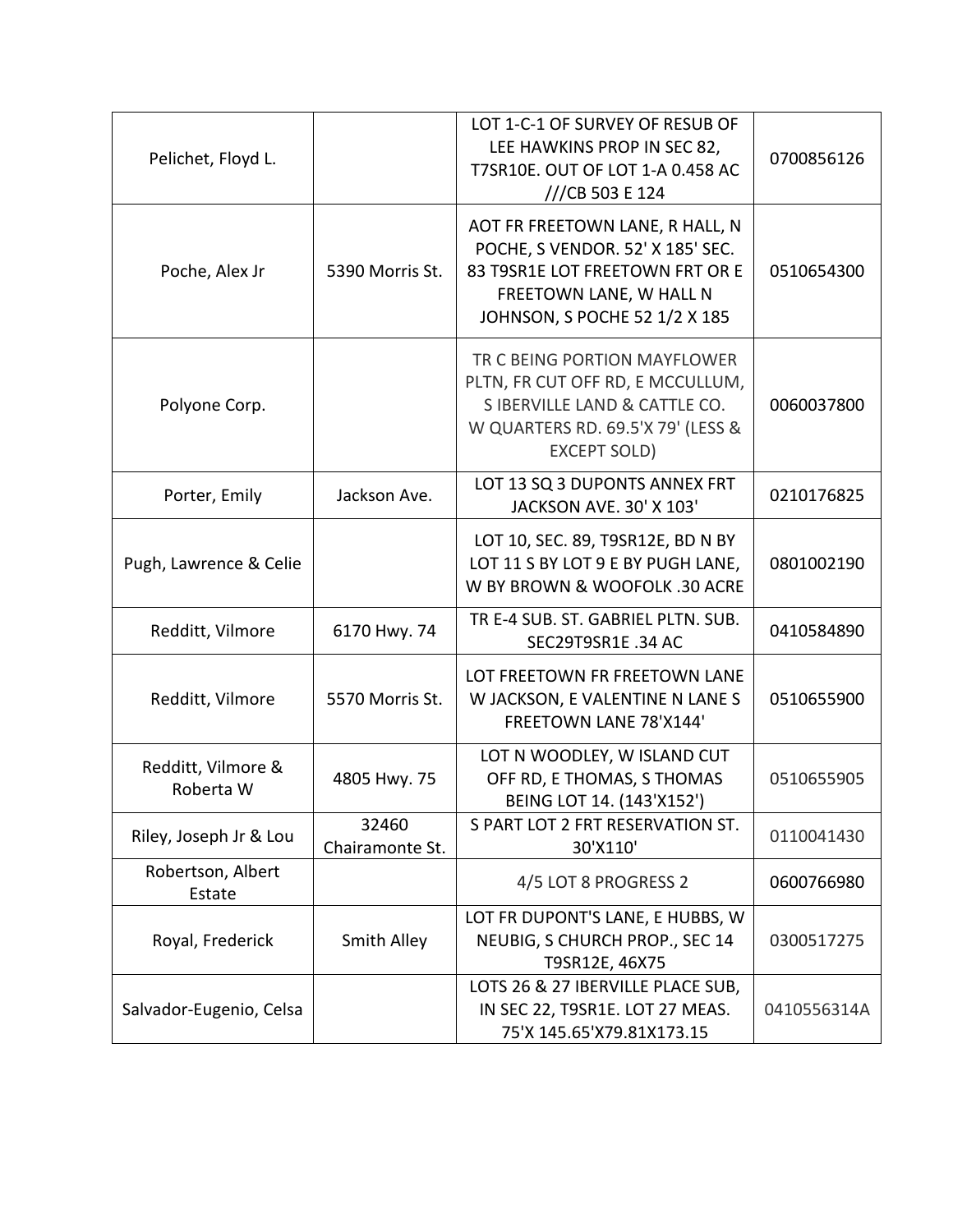|                        |                  | LOTS 49,50,51,52,53,54 OF                                         |             |
|------------------------|------------------|-------------------------------------------------------------------|-------------|
| Sandi-St. Gabriel, LLC |                  | IBERVILLE PLACE SUB & 2-1 THRU 2-                                 | 0410699987B |
|                        |                  | 4 OF COMM LOT 2 ST FRANCIS                                        |             |
|                        |                  | VILLAGE ESTATES ///CB 552 E 13                                    |             |
|                        |                  | LOT FR OR S HAASE ST, E WALLACE,                                  |             |
| Smith, Barbara A.      | 58338 WW         | W BRUSLE ST., R OR N SCHLATER,                                    | 0300518550  |
|                        | Harleaux         | SEC. 14, T9SR12E. 33' X 65' ///CB                                 |             |
|                        |                  | 557 E 252                                                         |             |
|                        |                  | UND. 8/9 INT; LOT 2 SURV. H. ROLLO                                |             |
| Smith, Clifton Rev. &  |                  | SMITH PROP SEC. 36, T9SR1E, PART                                  | 0510658007  |
| Others                 |                  | CUT OFF TR, FR UNAMED RD, S                                       |             |
|                        |                  | DAVIS. 45; X94.75                                                 |             |
| Smith, Robert Jr. &    | 23815 Fleniken   | PART LOT 21 & S PART LOT 20 FR                                    |             |
| Lillian E              | Ln. & 23821      | FLENIKEN LN. ///CB 353 E 82                                       | 0210284165  |
|                        | Fleniken Ln      |                                                                   |             |
|                        |                  | LOTS 4-A,5-A, & 6-A AUGUSTA                                       |             |
|                        |                  | <b>TOWNSITE RESUB LOTS 4 THRU 9</b>                               |             |
|                        |                  | BLK D FR CANAL ST. (50' X 100' EA)                                |             |
| Spears, Mattie K &     |                  | LOT 1 BLK D AUGUSTA TOWNSITE,                                     |             |
| Others                 |                  | FR CANAL ST., N OAK ST., S LOT 2, E                               | 87213710012 |
|                        |                  | LOT 12 (50' X 100') LOTS 2 & 3 BLK D                              |             |
|                        |                  | AUGUSTA TOWNSITE, FR CANAL ST.                                    |             |
|                        |                  | N LOT 1, S LOT 4 (50' X 100' EA)                                  |             |
|                        |                  | LOT H-8 PLAN JOFFRION W & N                                       |             |
| Spohn, Ray M           |                  | <b>BAYOU RD E &amp; S LEFEAUX &amp;</b>                           | 0911080785  |
|                        |                  | <b>COLTHROP ///CB 537 E 13</b>                                    |             |
|                        |                  |                                                                   |             |
|                        |                  | LOT 14-C OF UPPER 1/2 LOT 14 FR                                   |             |
| Spriggs, Henry Jr.     | West St.         | OR E 30' RD, N LOT 15, S REM LOT 14                               | 0600718590C |
|                        |                  | RESUB INTO LOTS 14-A, 14-B, 14-C,<br>14-D & 14-E. ///CB 537 E 178 |             |
|                        |                  |                                                                   |             |
|                        |                  | PORT. LOT 17 PLAN HEWES, FR 14'                                   |             |
| Stafford, Charlene     | 58200 Bell St.   | RD, E JOHNSON, W LAPESARDE.                                       | 0600741800  |
|                        |                  | ///CB 140 E 206                                                   |             |
| Stewart, Nancy &       | 4555 Point Clair | LOT BLUE BAR, W SUSAN BENOIT, S                                   |             |
| Others                 | Rd.              | S. SCHEXNAILDRE. (SCIORTINO)                                      | 0510658900  |
|                        |                  | LOT TATEVILLE, ABV DAVIS, BEL                                     |             |
| Taylor, Josie          |                  | TATE FRM.                                                         | 0100096800  |
|                        |                  | W/2 (E/2) LOT 35 SQ. 6 DUPONT                                     |             |
| Taylor, Josie          |                  | ANNEX, FR ALLEN ST.                                               | 0210210500  |
|                        |                  | SEC.15, T9SR12E ///CB 292 E 30                                    |             |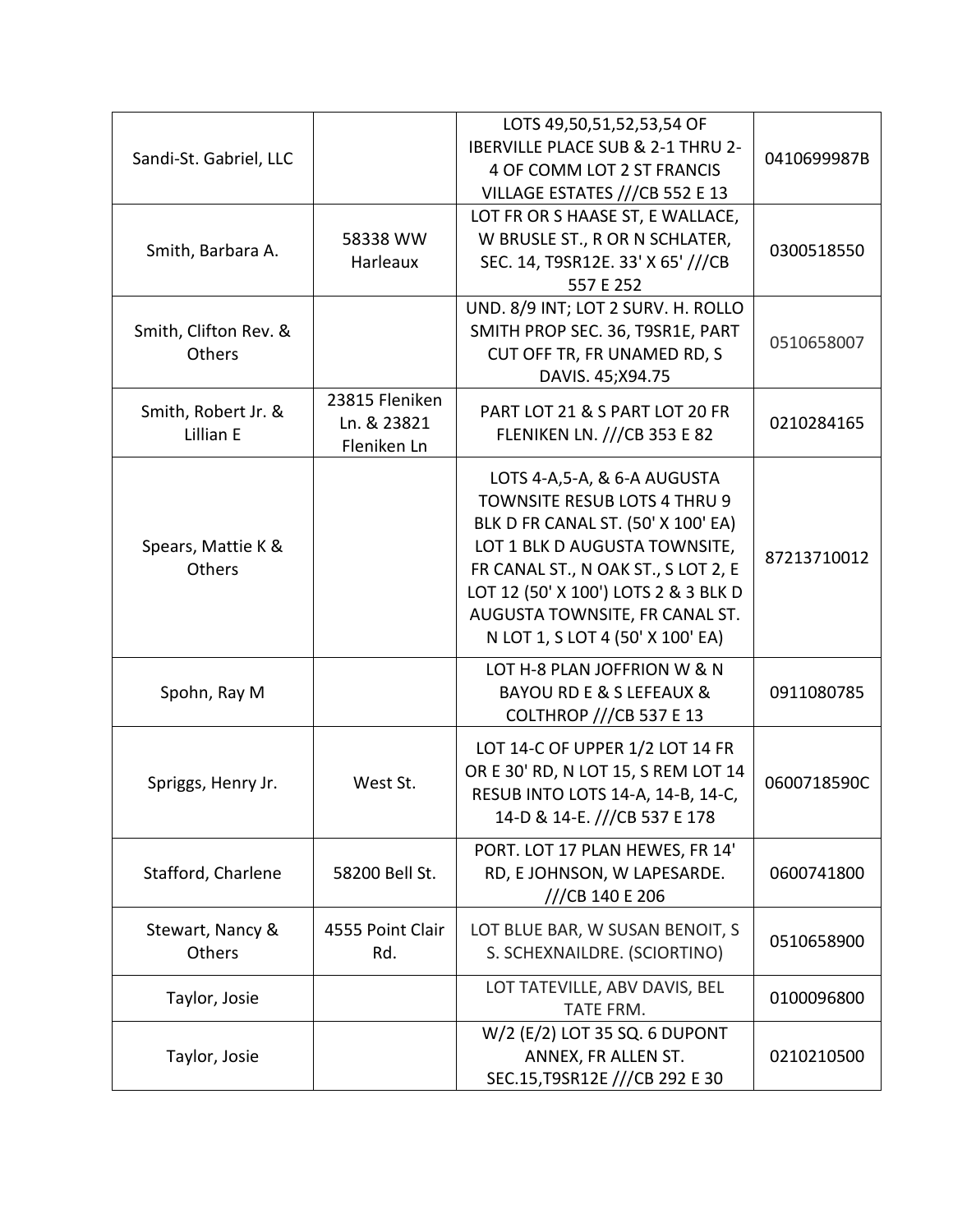| Taylor, Josie                 | Besson Ln.                      | MIDDLE 1/3RD LOT 3 JACKSON<br>PART., N JOHNNY JACKSON, W<br>JOSEPH, E BESSON LANE, WEST<br>WLLIS (58' X264')                                                                                                                                                                                                    | 0410550110 |
|-------------------------------|---------------------------------|-----------------------------------------------------------------------------------------------------------------------------------------------------------------------------------------------------------------------------------------------------------------------------------------------------------------|------------|
| The Dow Chemical<br>Company   |                                 | TR C BEING PORTION MAYFLOWER<br>PLTN, FR CUT OFF RD, E MCCULLUM,<br>S IBERVILLE LAND & CATTLE CO. W<br>QUARTERS RD. 69.5'X 79' (LESS &<br>EXCEPT SOLD); TR C BEING PORTION<br>MAYFLOWER PLTN, FR CUT OFF RD,<br>E MCCULLUM, S IBERVILLE LAND &<br>CATTLE CO. W QUARTERS RD. 69.5'X<br>79' (LESS & EXCEPT SOLD); | 0600737800 |
| Thomas, Rose Marie            | 58531 Capt. TT<br><b>Harris</b> | LOT 16 SQ. 2 DUPONT ANNEX, FR<br>VESSEL AVE. SEC.15, T9SR12E ///CB<br>356 E 70                                                                                                                                                                                                                                  | 0210287100 |
| Thomas, Walter                | 10530 Coates Ct                 | LOTS 5 & 6 SQ C GREEN'S ADDN, FRT<br>OR E COATS ST W TEXAS & PACIFIC<br>R.R. CO. PROP N BY LOTS 3, 4 & S<br>LOT 7 & 8                                                                                                                                                                                           | 0911081990 |
| Turnley, William &<br>Richard | Desobry St.                     | LOT 1 SURV. 7 LOTS FORTVILLE FR.<br>ST. REAR OR E BY CANOVA 30'X<br>64.32X64'64" ///CB 485 E 1                                                                                                                                                                                                                  | 0210289875 |
| Walker, Mary                  |                                 | LOT FR SOLARIS LANE NE, SE & SW<br>SARULLO ///CB 144 E 318                                                                                                                                                                                                                                                      | 0710806190 |
| Washington, Stanley Et<br>AL  | 58729 Annex St.                 | LOT 2 SQ. D CARDINAL SUB., FR<br>ANNE ST., SEC. 15, T9SR12E. 46' X<br>107' /// CB 495 E 126                                                                                                                                                                                                                     | 0210173720 |
| Watson, Neuman<br>Leonce      | 58727 Capt. TT<br>Harris        | LOT 7 SQ. 6 DUPONT ANNEX<br>SEC.15, T9SR12E ///CB 82 E 401                                                                                                                                                                                                                                                      | 0210292075 |
| Williams, James &<br>Ernestin |                                 | E/2 \$ W/2 LOT 21 FR CROSS ST.<br>(38'X83') /// CB 567 E 127                                                                                                                                                                                                                                                    | 0200444151 |
| Williams, Rev. Dave<br>Louis  | Taylor St.                      | LOTS 11 & 12 SQ. 2 FR TAYLOR ST.<br>DUPONT ANNEX, SEC. 15, T9SR12E.<br>30' X 103' EA ///CB 553 E 274                                                                                                                                                                                                            | 8211349574 |
| Wilson, Beatrice<br>Johnson   |                                 | LOT SEC.83, T9SR1E(13) FRT MORRIS<br>LANE REAR FRANCOIS, S WILLIAMS,<br>N DORSETT. 59'X54.8'X67.9'X67.3'                                                                                                                                                                                                        | 0510664750 |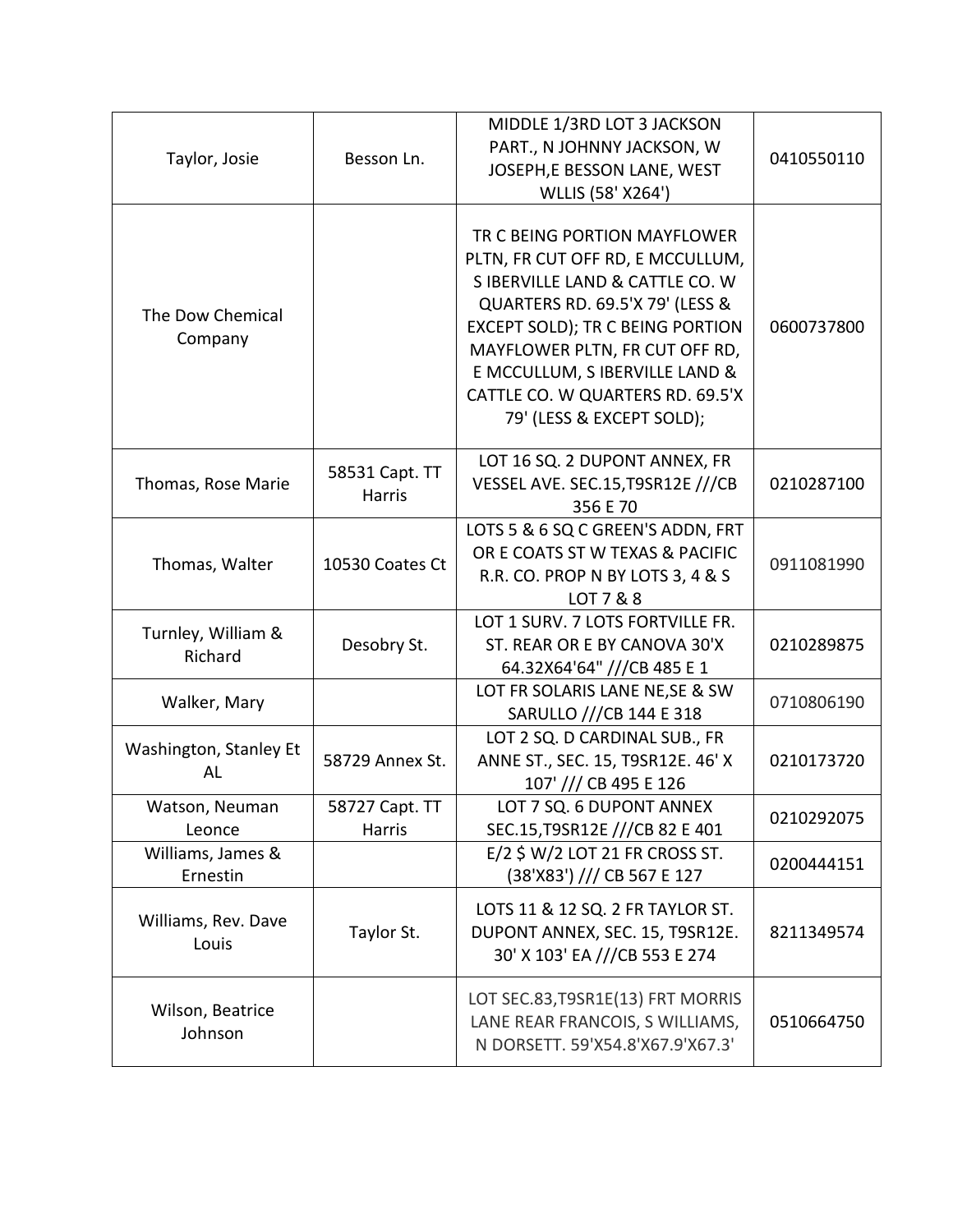| Wilson, Charles Jr. |                       | LOT W SIDE TRINITY ST, N                                                                                                                          |            |
|---------------------|-----------------------|---------------------------------------------------------------------------------------------------------------------------------------------------|------------|
|                     |                       | DEMPSEY, K S CANOVA, REAR                                                                                                                         | 0300527353 |
|                     |                       | THOMPSON, SEC 14 T9SR12E                                                                                                                          |            |
| Wilson, Cynthia C.  | 23020 West St.        | LOWER 1/2 LOT 5 HMSTD PLTN.                                                                                                                       |            |
|                     |                       | 59.4' FRT. ///CB 158 E 72                                                                                                                         | 0600776550 |
| Zanders, Odria      | 59230 W W<br>Harleaux | LOT 3, SEC. 46, T9SR12E FR HAASE ST,<br>E LOT 4 & 5, W LOT 2, NAUF &<br>PALAZZO, SURVEY OF E.J. LANDRY<br>JR. EST. (65' X 152.11' X 65' X 152.50' | 0810919690 |

**BE IT ORDAINED** that the properties described above are not needed for public purposes, are declared to be surplus and should be returned to commerce.

**BE IT FURTHER ORDAINED** that the properties described above shall be sold at public sale and/or full ownership acquired by the Iberville Parish Council in accordance with the terms of Ordinance # 002-13 and the Iberville Parish Adjudicated Properties Program as administered by the Parish Administrator.

**BE IT FURTHER ORDAINED** that the Parish Administrator shall in accordance with the terms of Ordinance #002-13 set the minimum bid price for each property, set the date of the public sale, authorize the necessary pre-sale expenditures through a third party administrator regarding title work, legal notices, advertisements and affidavits, designate an auctioneer and ensure that all acts of sale are acceptable in form and substance.

**BE IT FURTHER ORDAINED** that all ordinances or resolutions or parts thereof in conflict herewith are hereby repealed.

**BE IT FURTHER ORDAINED** should any part of this ordinance be declared null, void, invalid, illegal or unconstitutional, the remainder of the said ordinance shall remain in full force and effect.

This ordinance shall become effective on this the  $17<sup>th</sup>$  day of October, 2017.

The foregoing ordinance which was previously introduced at the meeting of the Iberville Parish Council on September 19, 2017 and a summary thereof having been published in the official journal on October 12, 2017, the public hearing on this ordinance held on the  $17<sup>th</sup>$  day of October, 2017, at 6:00 p.m., in the Council Meeting Room, 58050 Meriam Street, Plaquemine, Louisiana, was brought up for final passage with a motion by Councilman Vallet, and seconded by Councilman Kelley, having been duly submitted to a vote, the ordinance was duly adopted by the following yea and nay vote on roll call:

YEAS: Taylor, Ourso, Jackson, Smith, Lewis, Arnold, Markins, Bradford, Kelley, Vallet, Morgan. NAYS: None. ABSTAIN: None.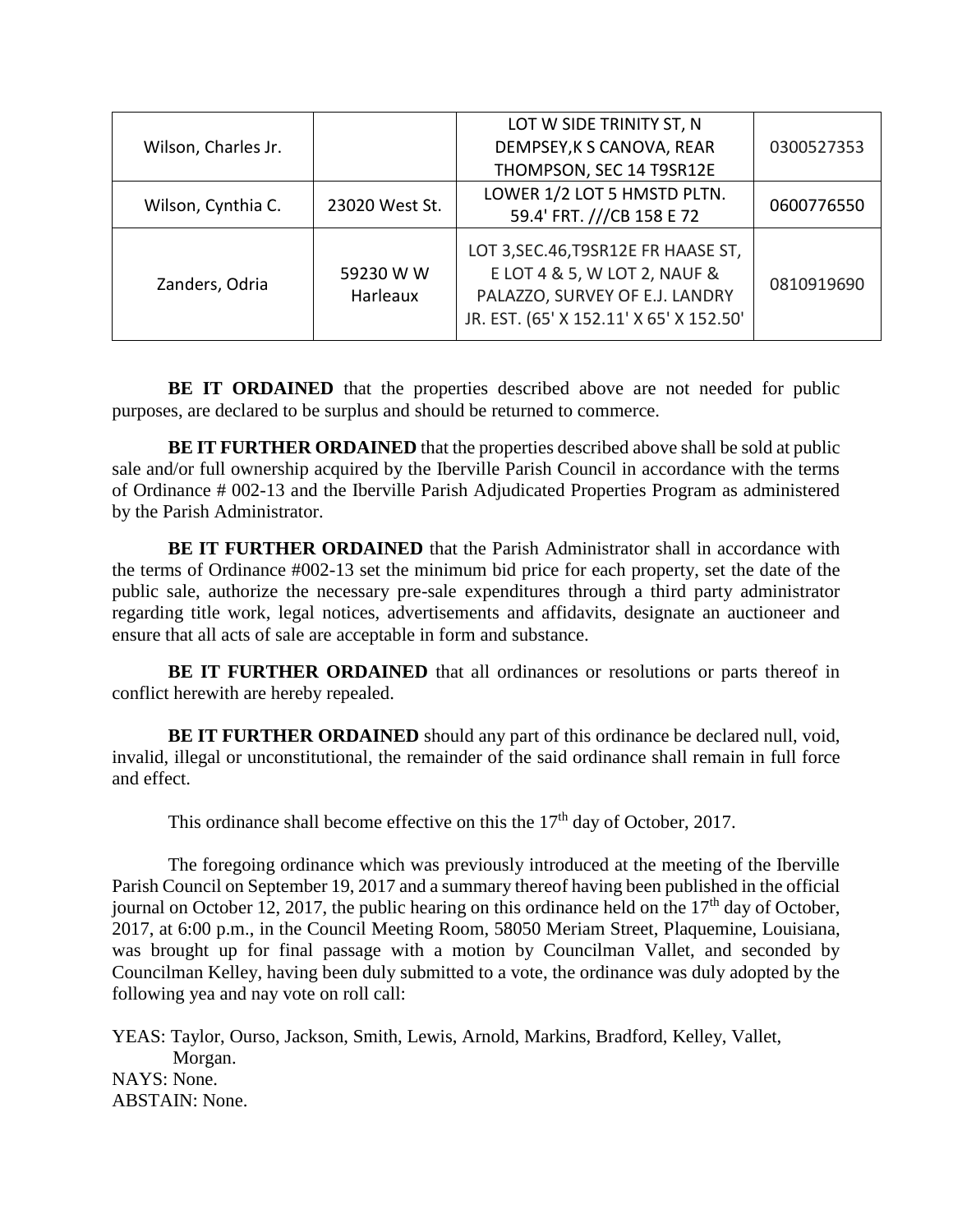ABSENT: Dominique.

The ordinance was declared adopted by the Chairman on the  $17<sup>th</sup>$  day of October, 2017.

# **ORDINANCE IPC# 017-17**

# **ORDINANCE TO PROHIBIT DESECRATION OF AMERICAN FLAG, LOUISIANA FLAG AND IBERVILLE PARISH FLAG IN IBERVILLE PARISH**

 WHEREAS, Iberville Parish is home to many U.S. Veterans who have proudly served their Nation, State and Parish is all branches of the U.S. Military with honor and dignity.

 WHEREAS, Iberville Parish will be forever indebted to its Veterans for the service to our great nation to ensure that our freedoms and liberty continue to endure for future generations.

 WHEREAS, Iberville Parish is proud and honored to have a Louisiana National Guard Unit, 256th Brigade Special Troops Battalion, located in Plaquemine, Louisiana and these veterans and soldiers continue to serve our Country, State and Parish in times of war, conflict and emergencies and disasters.

 WHEREAS, Iberville Parish has provided a lasting monument to its Veterans by constructing a "Veterans Memorial" and supporting the Iberville Parish Honor Guard, and Army National Guard 256<sup>th</sup> Brigade Special Troops Battalion.

 WHEREAS, the American, Louisiana and Iberville Parish flags represent the best of our Nation, State and Parish, and it is with great honor and privilege that Iberville Parish Council adopt an ordinance to protect these great and honored symbols.

 WHEREAS, flag desecration is the act of any person who shall intentionally in any manner for exhibition or display;

- 1) Place or cause to be placed any word, mark, design or advertisement of any nature upon the American, Louisiana or Iberville Parish flag, or
- 2) Publicly mutilate, defile, burn, or by work or act cast contempt on any American, Louisiana or Iberville Parish flag.

WHEREAS, the word "flag" as used in this ordinance shall mean any duly authorized flag, shield, color or ensign of the United States, State of Louisiana or the Iberville Parish flag or any copy thereof.

 WHEREAS, whoever commits the crime of flag desecration shall be fined not more than One Thousand Dollars (\$1000.00) or imprisoned for not more than six (6) months or both.

WHEREAS, the above ordinance was duly adopted in regular session this  $17<sup>th</sup>$  day of October after having been submitted for public hearing by the following vote on roll call: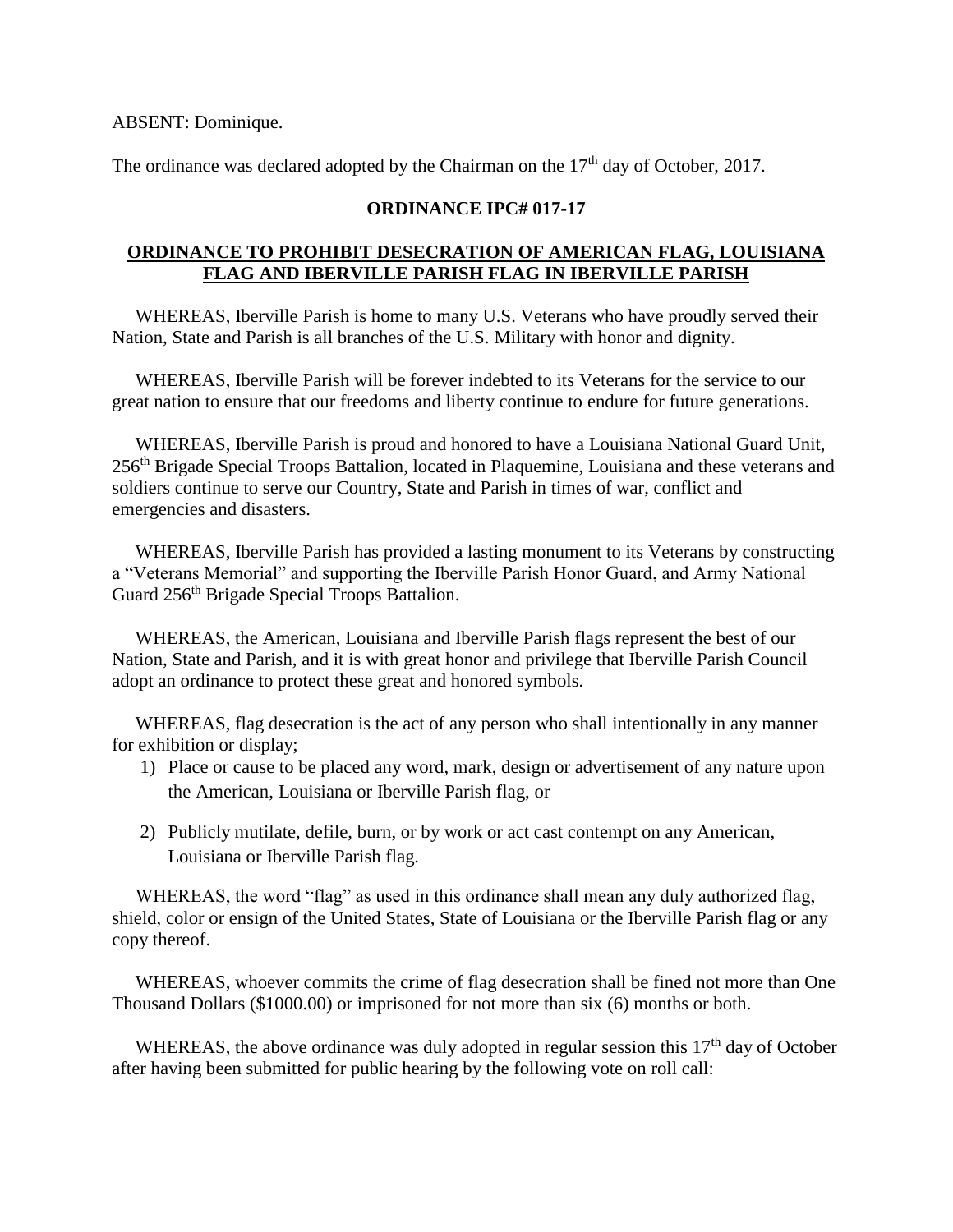The foregoing ordinance which was previously introduced at the meeting of the Iberville Parish Council on September 19, 2017 and a summary thereof having been published in the official journal on October 12, 2017, the public hearing on this ordinance held on the  $17<sup>th</sup>$  day of October, 2017, at 6:00 p.m., in the Council Meeting Room, 58050 Meriam Street, Plaquemine, Louisiana, was brought up for final passage with a motion by Councilman Vallet, and seconded by Councilman Kelley, having been duly submitted to a vote, the ordinance was duly adopted by the following yea and nay vote on roll call:

YEAS: Taylor, Ourso, Jackson, Smith, Lewis, Arnold, Markins, Bradford, Kelley, Vallet, Morgan. NAYS: None. ABSTAIN: None. ABSENT: Dominique.

The ordinance was declared adopted by the Chairman on the  $17<sup>th</sup>$  day of October, 2017.

## NEW BUSINESS

A) Introduction of Ordinances

The following ordinances were introduced by Mr. Songy:

- 1) Ordinance to grant a fifty foot (50') right of way on Parish property adjacent to Department of Public Works Maintenance Facility for overhead electrical transmission line
- 2) Ordinance to adopt the fiscal year 2018 Operating and Capital Improvement Budget and the Amended 2017 Operating and Capital Improvement Budget for the Iberville Parish Council

Upon a motion by Councilman Bradford, seconded by Councilman Arnold, it was moved that a public hearing be held on Tuesday, November 21, 2017 at 6:00 p.m. on the introduced ordinances. The motion having been duly submitted to a vote, was duly adopted by the following yea and nay votes on roll call:

YEAS: Taylor, Ourso, Jackson, Smith, Lewis, Arnold, Markins, Bradford, Vallet, Morgan. NAYS: None. ABSTAIN: Kelley. ABSENT: Dominique.

The motion was declared adopted by the Chairman.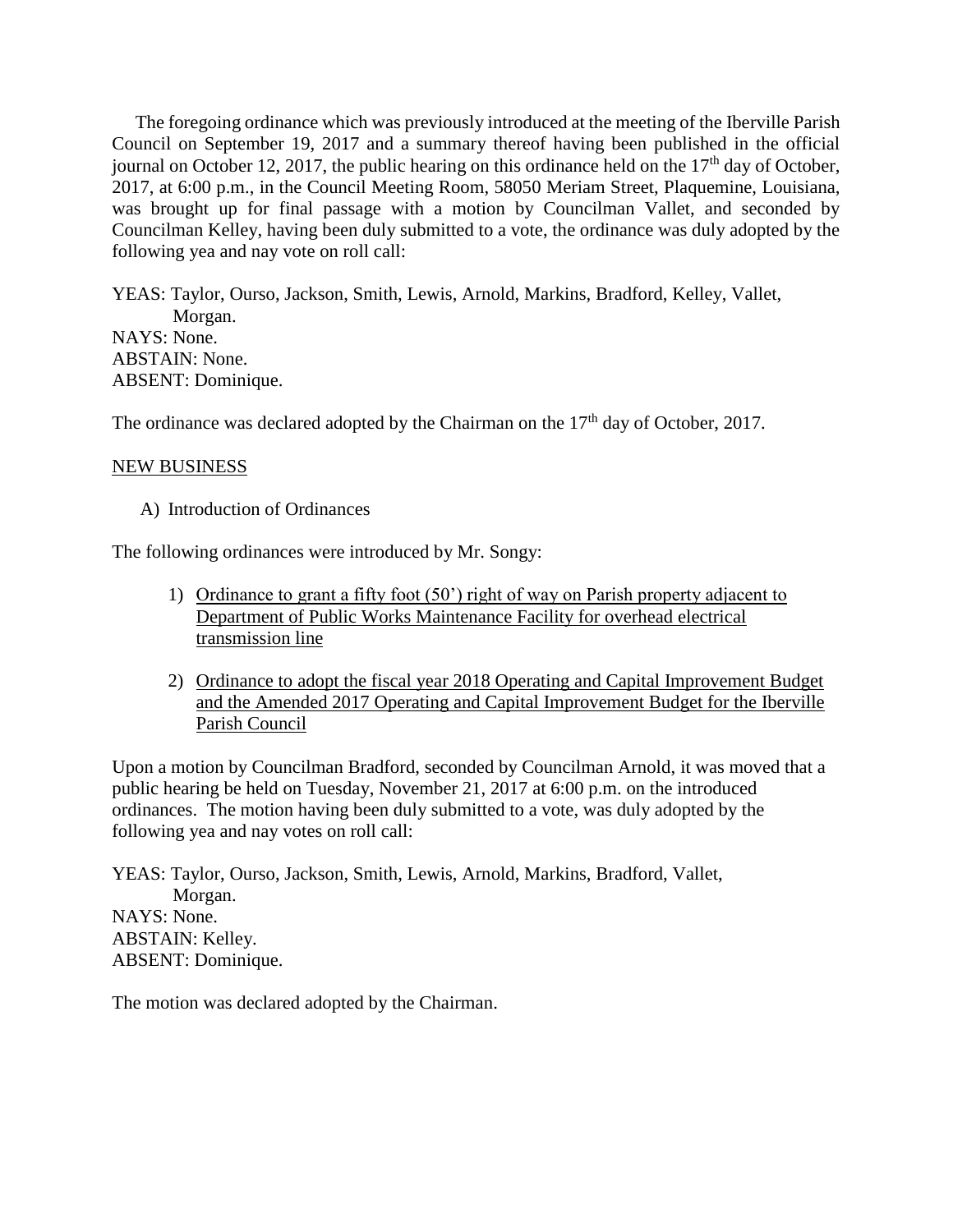B) Trick or Treat Schedule for 2017

# **MOTION FOR 2017 TRICK OR TREAT HOURS IN THE UNINCORPORATED AREAS OF IBERVILLE PARISH**

Upon a motion by Councilman Kelley, and seconded by Councilman Bradford, it was moved to adopt the 2017 Trick or Treat Schedule for the East & West Banks' Unincorporated Areas of the Parish for Tuesday, October 31, 2017 from 6:00-8:00 p.m. The motion having been duly submitted to a vote was duly adopted by the following yea and nay votes on roll call:

YEAS: Taylor, Ourso, Jackson, Smith, Lewis, Arnold, Markins, Bradford, Kelley, Vallet, Morgan. NAYS: None. ABSTAIN: None. ABSENT: Dominique.

The motion was declared adopted by the Chairman on October 17, 2017.

## RESOLUTION COMMITTEE REPORT

The Resolution Committee met on Tuesday, October 17, 2017 at 6:10 p.m., followed by the roll call with the following Resolution Committee Members only in attendance: Smith, Vallet, Arnold, Kelley, Markins, Jackson, Morgan.

Absent: Lewis, Dominique.

The following resolutions were read aloud by Mr. Songy:

- A) Resolution to Louisiana State Land Office to request assistance in requiring lessees/tenants to maintain State leased property in good condition
- B) Resolution to declare used Garbage Boom/Trash Loader as surplus property to be sold in accordance with Louisiana law
- C) Resolution to amend and rescind Resolution IPC# 289-01 to provide for travel expense reimbursement to members of the Iberville Parish Council

Councilman Kelley made a recommendation to forward the resolutions to the regular meeting, seconded by Councilman Smith. The recommendation having been duly submitted to a vote was duly adopted by the following yea and nay votes on roll call by Resolution Committee Members only:

YEAS: Smith, Vallet, Arnold, Kelley, Markins, Morgan. NAYS: None. ABSTAIN: Jackson. ABSENT: Lewis, Dominique.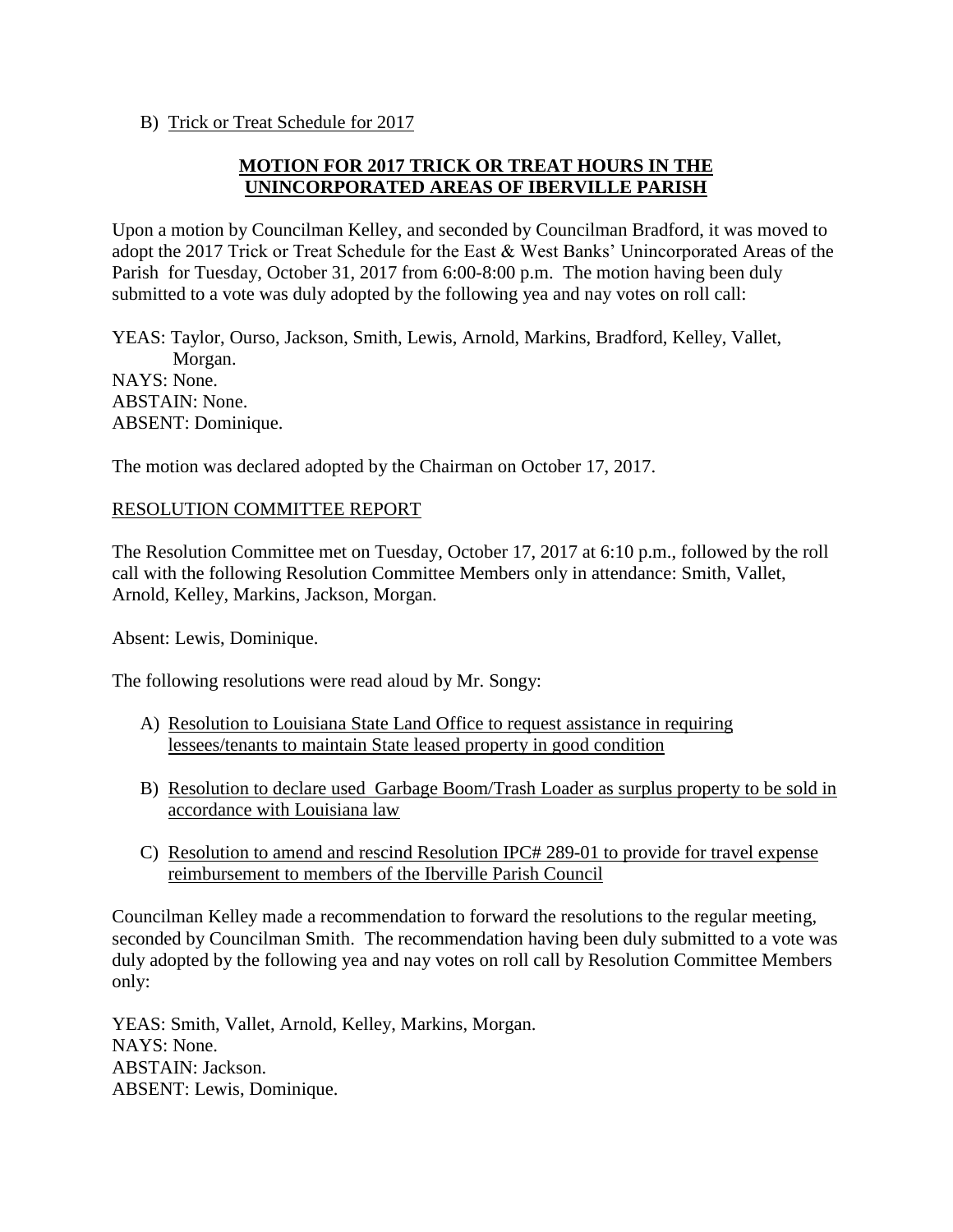The recommendation was declared adopted by the Chairman to forward these items to the regular meeting.

RESOLUTION COMMITTEE REPORT- DURING THE REGULAR MEETING

## **RESOLUTION IPC# 2017-017**

# **RESOLUTION TO LOUISIANA STATE LAND OFFICE TO REQUEST ASSISTANCE IN REQUIRING LESSEES/TENANTS TO MAINTAIN STATE LEASED PROPERTY IN GOOD CONDITION**

 The following resolution was introduced by Councilman Kelley and seconded by Councilwoman Lewis.

 WHEREAS, Iberville Parish has adopted ordinances to require property owners to maintain residential properties in good order so as to not have a blighted effect on the community.

 WHEREAS, it is unlawful to keep junked items on residential properties in Iberville Parish and to allow homes, camps, structures to remain in a derelict condition.

 WHEREAS, the Louisiana State Land Office has land available for residential and camp leases in Iberville Parish and many residents live on the State land leases and maintain their leased sites in good order.

 WHEREAS, some tenants maintain their leased site in a blighted condition and the site is in violation of the Parish's junk prohibition ordinance.

 WHEREAS, the Iberville Parish Council has created an Administrative Hearing Office to deal with and address the issues related to blighted property and junk throughout Iberville Parish. The Iberville Parish Council expends significant sums to abate blighted properties and junked sites.

 WHEREAS, there are many State leased sites that have been abandoned by the tenants and many that are kept in a blighted state with junked items strewn over the sites. The tenants refuse to abate the public nuisance on these sites and the Parish is without recourse to file the liens against State property and sell the property to recover its costs for abating the blighted and junked property sites owned by the State.

 WHEREAS, the Iberville Parish Council respectfully requests the Louisiana State Land Office to implement procedures to require and mandate that tenants living on State sites maintain the sites in good order and to further implement provisions for the Parish to be reimbursed in the event a tenant does not abate a blighted or junked site when ordered by the Parish Hearing Officer.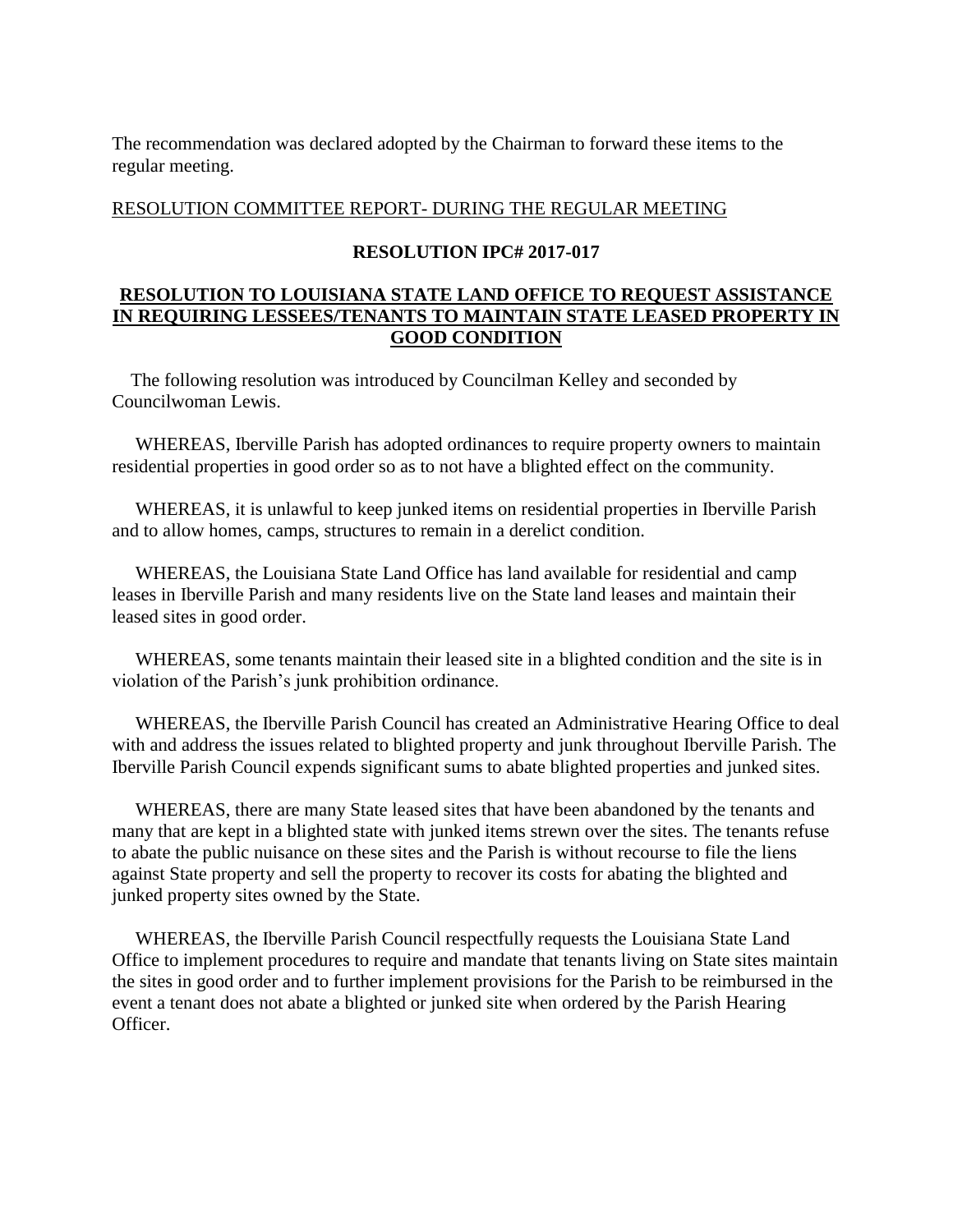WHEREAS, Iberville Parish is vigorously seeking to abate the blighted and junked properties within the Parish and respectfully requests the assistance of the Louisiana State Land Office by implementing safeguards to prevent blighted and junked State land lease sites.

 WHEREAS, the Council Clerk is requested to forward a copy of this resolution to the Louisiana State Land Office, Hon. Richard Ward, III, Hon. Ed Price and Hon. Chad Brown.

WHEREFORE, the above resolution was duly adopted in regular session this 17<sup>th</sup> day of October, 2017 by the following vote on roll call:

The foregoing resolution having been duly submitted to a vote, was duly adopted by the following yea and nay votes on roll call:

YEAS: Taylor, Ourso, Jackson, Smith, Lewis, Arnold, Markins, Bradford, Kelley, Vallet, Morgan. NAYS: None. ABSTAIN: None. ABSENT: Dominique.

The resolution was declared adopted by the Chairman on the  $17<sup>th</sup>$  day of October, 2017.

## **RESOLUTION IPC# 2017-018**

## **RESOLUTION TO DECLARE CERTAIN USED MOVABLE PROPERTY AS SURPLUS PROPERTY AND TO BE SOLD AT PUBLIC AUCTION IN ACCORDANCE WITH LOUISIANA LAW**

 The following resolution was introduced by Councilman Kelley and seconded by Councilwoman Lewis.

 WHEREAS, the Parish of Iberville, through its Parish Council, has been requested to declare certain used movable property which is no longer required as surplus property.

 WHEREAS, La. R.S. 49:125 provides that a political subdivision is authorized to sell surplus movable property at public auction, and is authorized to employ a qualified licensed auctioneer to handle the said sale or to receive sealed bids for the sale of the surplus property.

NOW, THEREFORE, BE IT RESOLVED, by the Iberville Parish Council as follows;

 "That the used movable property identified as One (1) Model BL-3 Lightning Loader/20ft. knuckleboom grapple loader be declared surplus movable property and that the item be sold at public auction or by sealed bid in accordance with Louisiana law after due public notice is published in the official journal of the Parish."

 The foregoing resolution having been duly submitted to a vote, was duly adopted by the following yea and nay votes on roll call: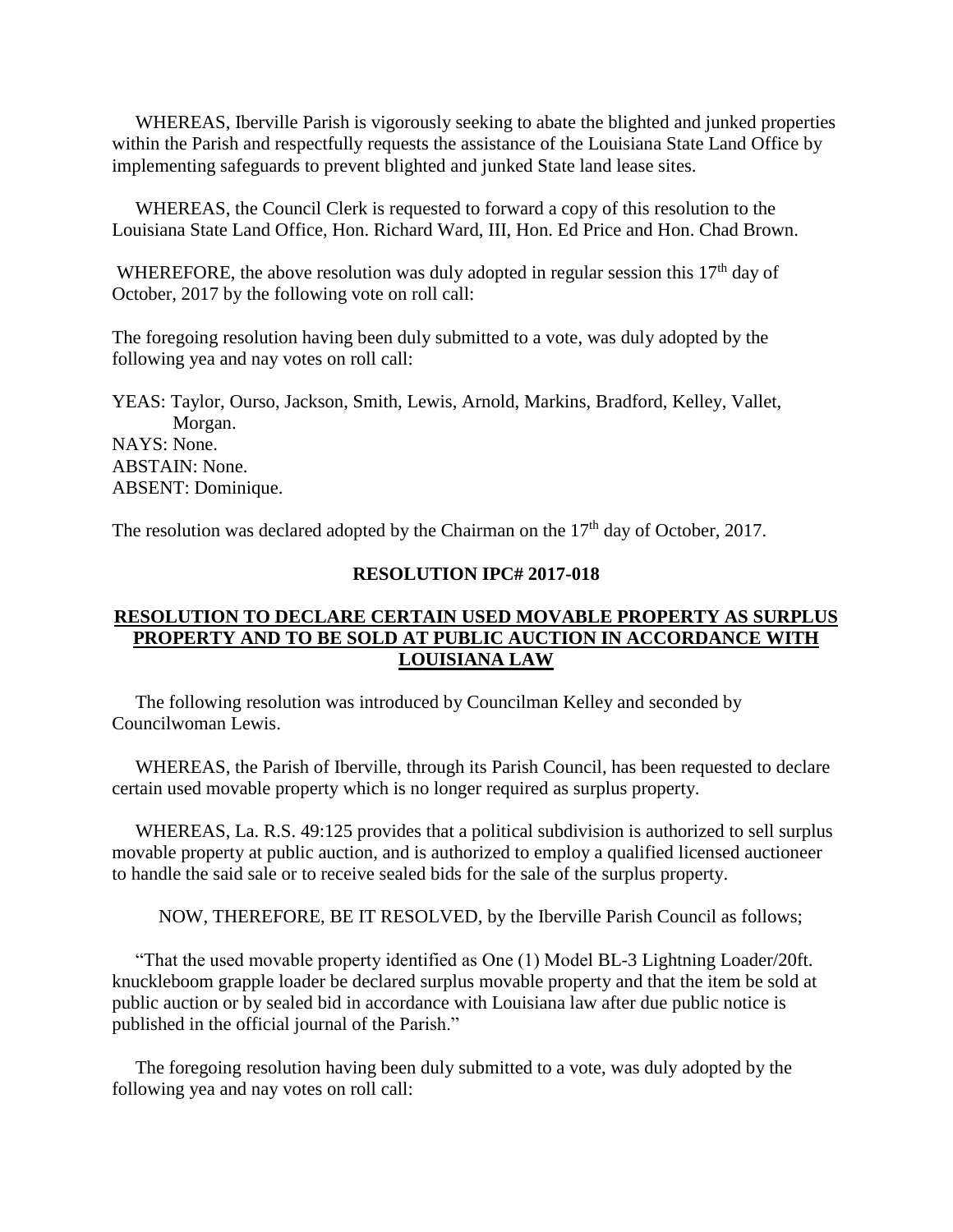YEAS: Taylor, Ourso, Jackson, Smith, Lewis, Arnold, Markins, Bradford, Kelley, Vallet, Morgan. NAYS: None. ABSTAIN: None. ABSENT: Dominique.

The resolution was declared adopted by the Chairman on the  $17<sup>th</sup>$  day of October, 2017.

#### **RESOLUTION IPC #2017-019**

# **RESOLUTION TO AMEND AND RESCIND RESOLUTION IPC # 289-01 TO PROVIDE FOR TRAVEL EXPENSE REIMBURSEMENT TO MEMBERS OF THE IBERVILLE PARISH COUNCIL**

The following resolution was introduced by Councilman Kelley and seconded by Councilwoman Lewis.

WHEREAS, members of the Iberville Parish Council in an effort to provide more effective service and to provide for increased knowledge related to governmental services and functions are eligible to attend various governmental seminars and programs offered by local, state and federal agencies.

WHEREAS, a policy is needed to provide for more effective administration of travel policies for members of the Iberville Parish Council.

WHEREAS, section 2-05-C of the Iberville Parish Home Rule Charter provides that Council members may be reimbursed for properly authorized itemized vouchered expenses incurred while conducting official business of the Parish Government, except that Council members shall not be reimbursed for travel within the Parish.

WHEREAS, the Iberville Parish Council is required to submit annually its operational budget which may include an amount for expenses incurred for official traveling/seminars/conferences by members of the Parish Council. The annual budget is set to include a maximum cap of \$4,000.00 per Council member and Council Clerk per year for travel expenses.

WHEREAS, the following regulations shall provide for a more efficient administration of travel policies for Parish Council members while on official business as follows:

- 1) All travel must be authorized and approved in writing by the Council Chairman. A conference/convention is defined as a meeting for a specific purpose and/or objective and requires payment of a registration fee. Documentation required is a formal agenda and/or program.
- 2) The expenses of Parish Council members shall be limited to those expenses necessarily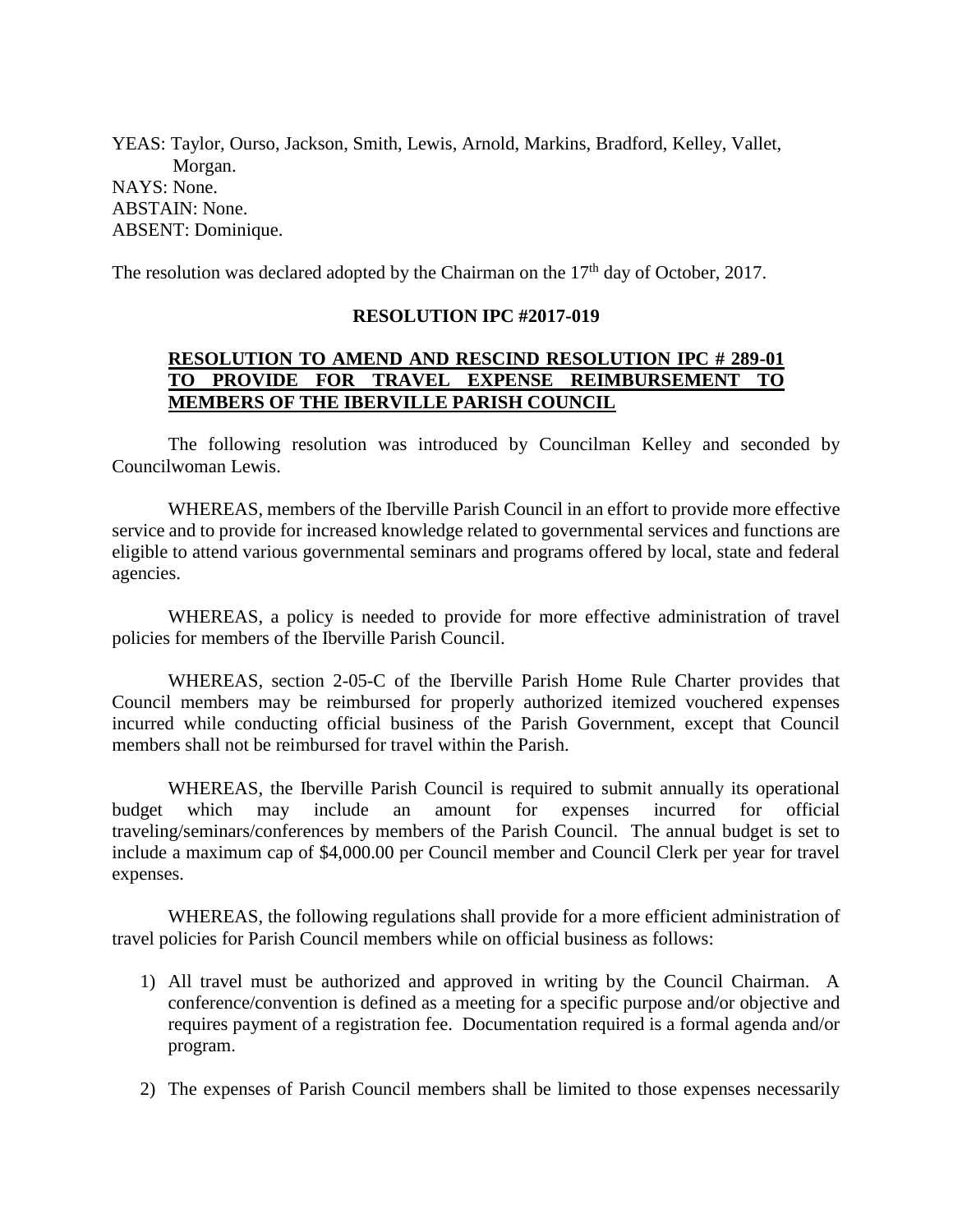incurred by them in the performance of a public purpose authorized by law to be performed by the agency/public official and must be within the limitations prescribed herein.

- 3) All claims for reimbursement for travel/expenses shall be submitted on an approved form, and shall include all details provided for on the form. The form must be signed by the Parish Council member claiming reimbursement and approved by the Parish Council Chairman.
- 4) Documentation of the public purpose of travel shall be submitted in the form of a conference brochure, formal agenda, certificate of attendance, or conference name badge.
- 5) The Parish is strictly prohibited from advancing / paying any non-Council member expenses. Spouse or guest arrangements shall be made separately by personal method of payment.
- 6) Excepting where the cost of air transportation, conference, or seminar is invoiced directly to the Parish Council, all expenses incurred on any official travel shall be paid by the council member and the itemized travel voucher shall show all such expenses in detail to the end that the total cost of the trip shall be reflected by the travel voucher. If the cost of the air transportation is paid directly by the Parish Council, a notation will be indicated on the travel voucher indicating the date of travel, destination, amount, and the fact that the airfare has been paid directly by the Parish Council. The Parish Council member's copy of the ticket shall be attached to the travel voucher.
- 7) In all cases, and under any travel status, costs of meals shall be paid by the council member and claimed on the travel voucher for reimbursement, and not charged to the Parish Council.
- 8) The maximum reimbursement amount for meals (including tip) as supported by itemized vendor receipts for the Parish Council members and Council Clerk shall be according to the following schedule:

|              | Breakfast: \$30 (when travel begins before 6:00 a.m.)             |
|--------------|-------------------------------------------------------------------|
| Lunch: \$50  | (when travel begins before $10:00$ a.m. and extends after 2 p.m.) |
| Dinner: \$60 | (when travel begins before 3 p.m. and extends after 7 p.m.)       |

- 9) Council members must indicate his/ her own meal items on itemized vendor receipts that claim guests of two (2) or more.
- 10) All claims for vouchered reimbursement should be presented within thirty (30) days after travel is completed, and the council member shall be reimbursed within thirty (30) days from receipt of complete, proper travel documentation.
- 11) Any council member who submits a claim pursuant to these regulations and who willfully makes any claim which he/she does not believe to be true and correct as to every material matter, or who willfully submits a fraudulent claim on any claim which is false as to any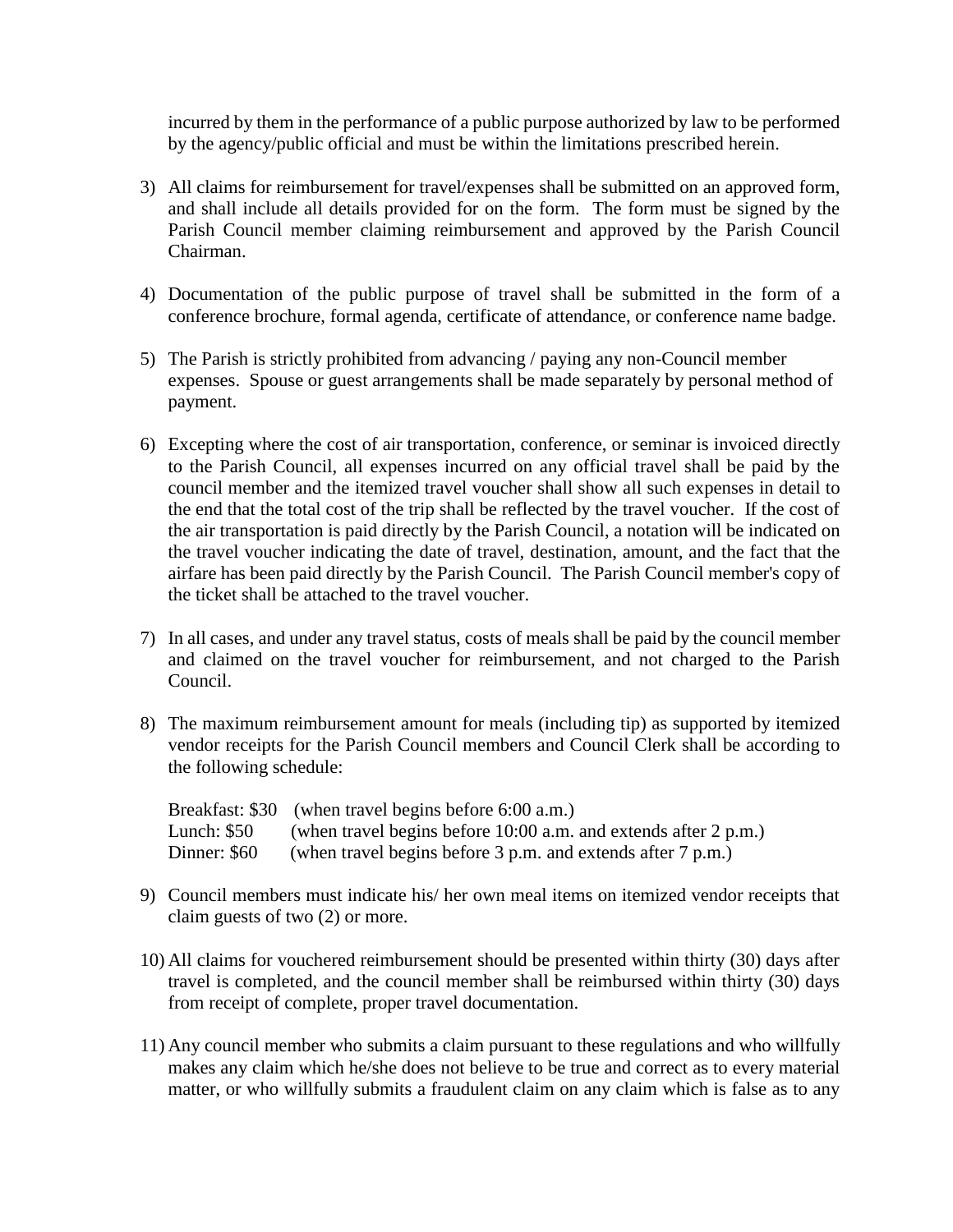material matter, shall be guilty of official misconduct as well as being criminally and civilly disciplined by Louisiana law.

- 12) The most cost-effective method of transportation that will accomplish the purpose of the travel shall be selected. Among the factors to be considered should be length of travel time, cost of operation of a vehicle, cost and availability of common carrier services, etc. If companion fares are purchased for a council member, the reimbursement to the council member will be the amount of the lowest fare.
- 13) When two or more persons travel in the same personally owned vehicle, only one charge shall be allowed for the expense of the vehicle. A mileage allowance shall be authorized for approved automobile travel on the basis of the rate established by the Louisiana Division of Administration for use of personal owned vehicles.
- 14) Written authorization of the Council Chairman prior to departure is required for rental of vehicles, and such approval should be given when it is shown that vehicle rental is the only or most economical means by which the purposes of the trip can be accomplished, or the council member is not able to travel by airline.
- 15) The cost of public ground transportation such as buses, subways, airport limousines, and taxis is reimbursable when the expenses are incurred as part of approved Council travel and receipts shall be provided.
- 16) Parish Council members will be reimbursed on an actual expenses basis for meals and lodging except in cases where other provisions for reimbursement have been made by statute. The request for reimbursement must be accompanied by an official itemized vendor's receipt for each item claimed and shall not exceed the maximum meal allowances, and will be reasonable in relationship to the purpose of the travel. Meals such as continental breakfasts or airline meals are not to be considered meals.
- 17) No reimbursement shall be made for alcoholic beverages.
- 18) Parking for airport, hotels, etc. will be paid on actual expense basis and any such expense shall be documented by a valid receipt. Tips for valet parking shall be \$4 per in and \$4 per out. Tips for handling luggage at airport/hotel shall be \$2 per bag per in and per out for the travel.

NOW, THEREFORE, BE IT RESOLVED, by the Iberville Parish Council as follows:

That the above amended travel regulations/expenditures supersede any prior resolutions and be implemented by the Iberville Parish Council immediately.

The above resolution was duly adopted in regular session this  $17<sup>th</sup>$  day of October, 2017 by the following vote on roll call: